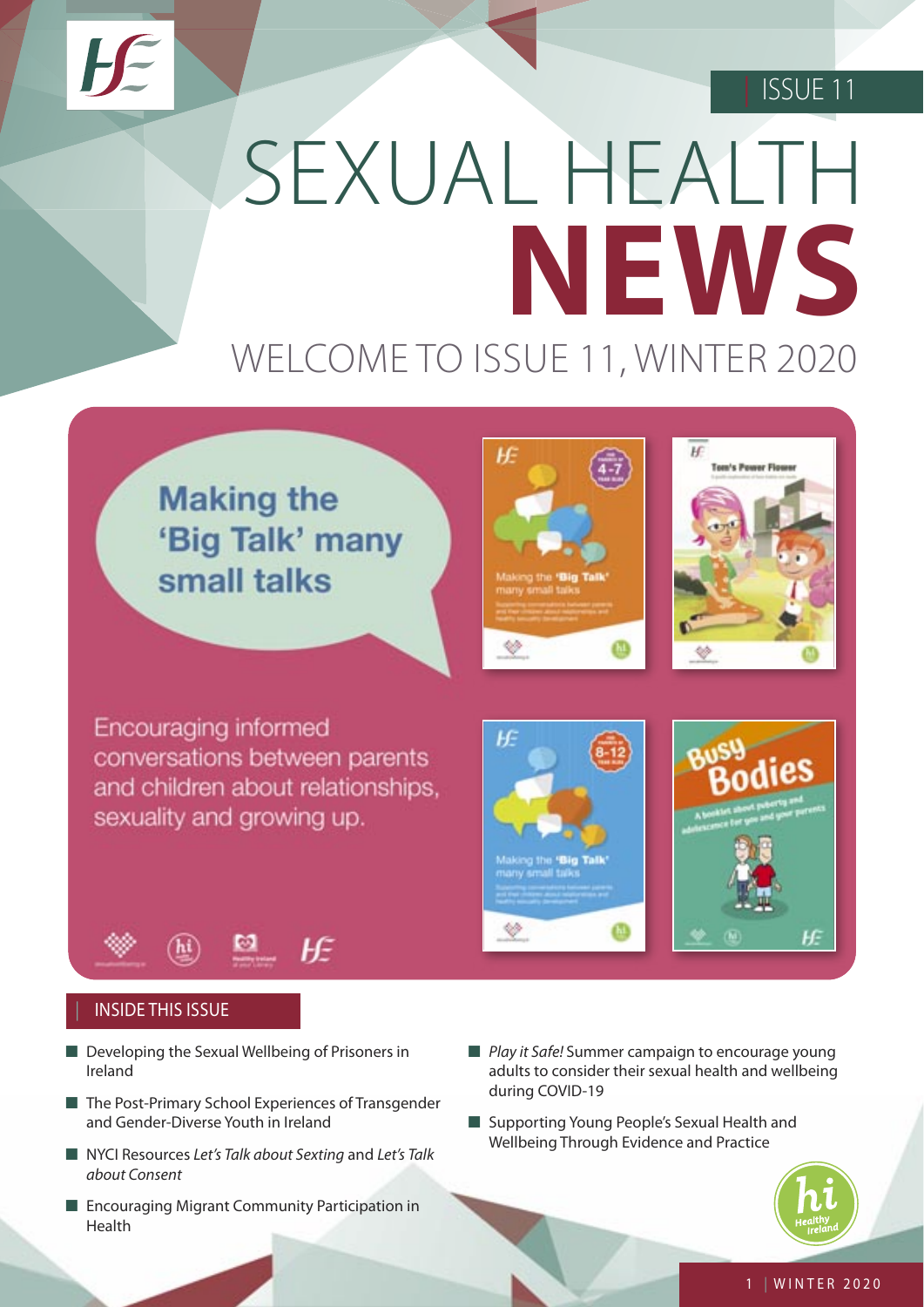# GENERAL NEWSLETTER INFORMATION

# CONTENTS

## NEW UPDATES | Page 4–8

- Play it Safe! Summer campaign to encourage young adults to consider their sexual health and wellbeing during COVID-19
- Sexual health and wellbeing updates from Gay Health Network
- Sexual consent podcast partnership
- Ireland's first community sexual health hub for youth, launched by the Sexual Health Centre – Cork
- Now, more than ever: Irish AIDS Day 2020
- COVID response resource produced for street-based sex workers

## RESOURCES | Page 9–10

- National Youth Council Ireland develops new resources for young people and youth workers
- Launch of FREE resources to support educators to develop LGBT+ cultural competence in health and social care practitioners
- Language Matters

## REPORTS & RESEARCH ARTICLES | Page 11–19

- Supporting young people's sexual health and wellbeing through evidence and practice
- Sexual Health and Crisis Pregnancy Programme's Annual Report, 2019
- National Condom Distribution Service Report of Activities 2019
- The Sexual Health Centre's annual report highlights a spike in demand for LGBT and post-termination supports
- Sex worker lives under the law: A community-engaged study of access to health and justice in Ireland
- The post-primary school experiences of transgender and gender diverse youth in Ireland
- Irish Family Planning Association early abortion service results of an analysis of service activity data
- Review of the Rainbow Report

## FEATURES | Page 20–21

■ Encouraging migrant community participation in health

## SEXUAL HEALTH PROMOTION IN ACTION | Page 22–27

- COVID19, HIV and isolation
	- How GOSHH has continued to support clients and operate during COVID-19

■ Developing the Sexual Wellbeing of Prisoners in Ireland

# Design & Print

Murphy Print & Graphic Design Ltd Unit 3 IDA Business & Technology Park Tiernaboul Killarney Co. Kerry V93 PA44

Health Service Executive (HSE) to publication is accurate. The information contained in this newsletter should in no way be a substitute for seeking expert advice from the appropriate health professional or agency.

The information that is written by the different contributors in the Sexual Health News is the view of the authors and not that of the HSE.

Some photos may be posed by models for illustration purposes only.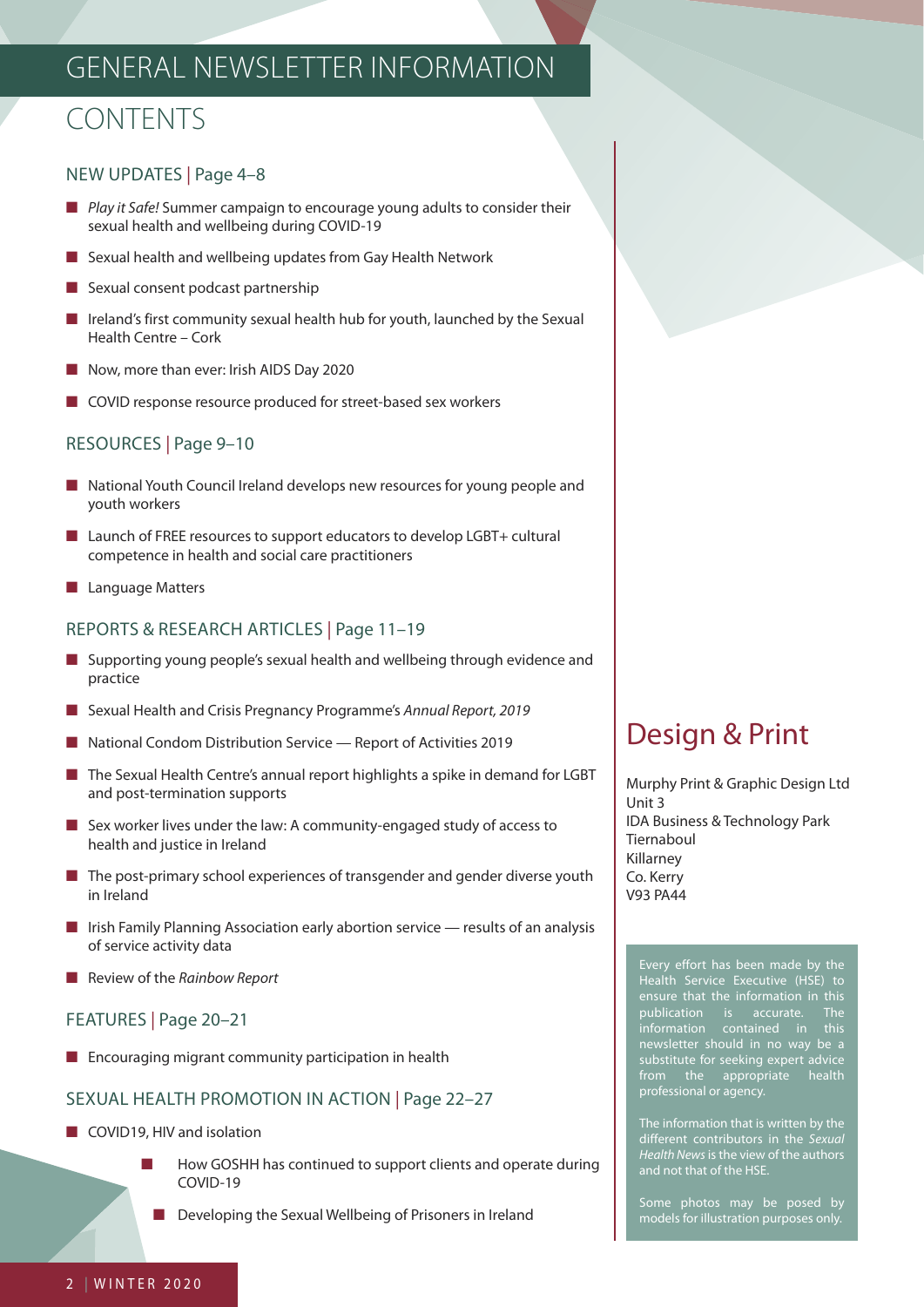## | ISSUE 11

# Welcome to ISSUE 11,

## Sexual Health News (SHN) magazine:

by Tracey Tobin, Co-editor and HSE Health Promotion Officer, HSE South East Community Health Care

Despite the continued uncertainty of our lives with COVID-19, we are delighted to bring you the winter issue of Sexual Health News. I have been encouraged and heartened by the enthusiasm, creativity and adaptability of all the contributors to this edition. There has been incredible work

throughout the field of sexual health promotion to continue to support clients in the best ways possible within the current restrictions. This issue brings you updates from various sexual health services across the country, as well as news of the work of the HSE Sexual Health and Crisis Pregnancy Programme. An insight into the Prison Nursing Service, and research regarding post-primary school experiences of transgender and gender-diverse youth are two topics that indicate the variety of the content within this issue. We hope that you will find this a useful and enjoyable read.

**Previous issues are available at:<https://www.sexualwellbeing.ie/for-professionals/supports/sexual-health-newsletter/>**

As always, **please** consider contributing to Issue 12, which is due out in the spring of 2021. The newsletter is a great way to share our work and to keep informed of what's happening within sexual health promotion in Ireland and further afield.

**Closing date for receipt of submissions: 28 February 2021.**

*Tracey* 

# Call for Submissions

If you have any feedback on the newsletter or would like to contribute to the next edition, please contact Tracey Tobin **tracy.tobin@hse.ie** 

# Editorial Team

Tracey Tobin SHN Editor and HSE Health Promotion Officer, HSE South East Community Health Care Anita Ghafoor Butt Communications Manager, Co-Editor HSE Sexual Health and Crisis Pregnancy Programme SHN is funded by the Sexual Health and Crisis Pregnancy Programme, HSE Health and Wellbeing Anita Ghafoor-Butt

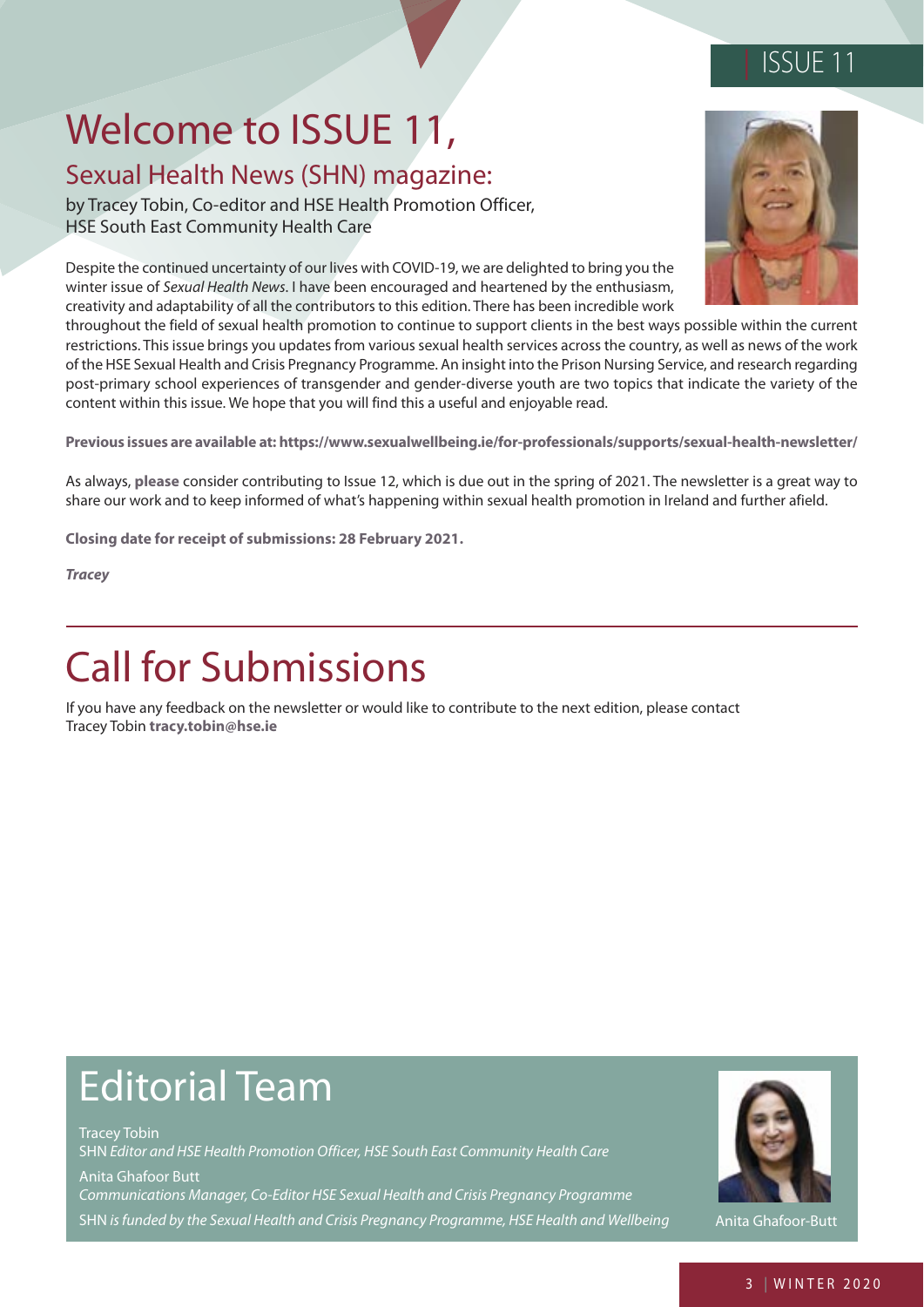## *Play it Safe!* **Summer campaign to encourage young adults to consider their sexual health and wellbeing during COVID-19**

Anita Ghafoor Butt, Communications Manager, Sexual Health and Crisis Pregnancy Programme

In August 2020, the Sexual Health and Crisis Pregnancy Programme (SHCPP), HSE Health and Wellbeing, launched a new sexual health campaign for young adults in partnership with the Irish Pharmacy Union (IPU).

The aim of the Play It Safe! campaign was to provide helpful information to support young adults in safeguarding their sexual health and wellbeing during the coronavirus pandemic. The campaign involved making 100,000 sexual health protection packs available to 1,820 pharmacies nationwide, which included an information leaflet and a free HSE condom.

The leaflet contained information on how to reduce the risk of coronavirus if sexually active, and when to consider avoiding sex; contraception, emergency hormonal contraception and condoms; STI testing; PrEP and PEP; and the importance of sexual consent. The leaflet directed people to<www.sexualwellbeing.ie>for further information, and advised that they speak to their pharmacist if they had any queries about their sexual health. The campaign was supported by social media messages.

## **Why was this campaign developed?**

Public health restrictions had a particular impact on young adults and their ability to socialise over the summer months. After the initial lockdown, there was a concern that this population group might engage in heightened sexual risk-taking. This was even more concerning in light of how sexual health and health promotion services were impacted by coronavirus, with limited ease of access to condoms and to testing services. More specifically:

- The SHCPP's national condom distribution service, which provides condoms to organisations working with at-risk serviceusers, had significantly fewer orders between March and August in 2020 when compared to the same period in 2019. Organisations had not been able to make condoms available to the same degree because of the restrictions.
- During the initial lockdown period, there were severe restrictions on public STI services across the country, which had significantly limited the amount of STI testing taking place. Many public STI services have since reopened but are providing services at a limited capacity, and others are not currently providing services, due to coronavirus.
- In May 2020, the IPU reported a 10% reduction in the number of oral contraception prescriptions being dispensed, compared to the same time last year, including emergency hormonal contraception, suggesting that women were not filling their contraception prescriptions.

## **Why was the campaign launched in pharmacies?**

Pharmacies are an important frontline point of contact for the public, and a place where people can access accurate information about the management of their healthcare, prevention and treatment. Throughout COVID-19, pharmacies have remained open and accessible to the public, which makes them ideally placed to offer safer sex advice. According to research carried out in December 2019, over a third of 18 to 30-year-olds named pharmacies as somewhere they would like to receive sexual health information.

## **Social media campaign messages**

The Play it Safe! campaign was supported by a series of social media campaign messages targeting young adults. From 4 August to 30 August 2020, posts were shared on the Sexual Wellbeing social media accounts.

The social media metrics found that there was good engagement with the messages. On foot of this successful campaign, the SHCPP looks forward to working with its partner organisations to develop ever-more engaging channels to disseminate sexual health supports and messaging.



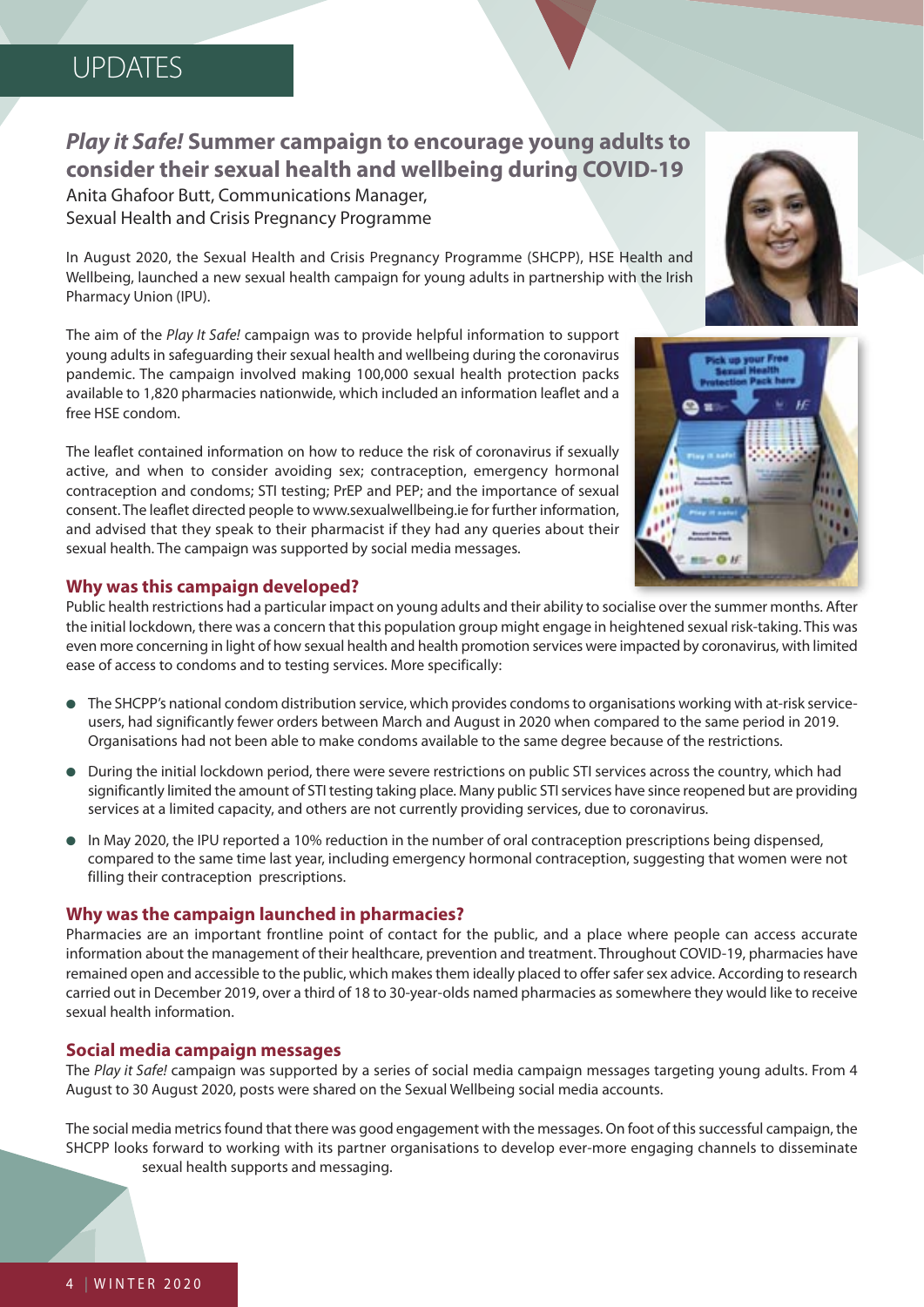- 137,983 people saw the campaign across Facebook and Instagram.
- 686 people liked the posts, and 44 people shared the posts over the course of the campaign.
- 12 tweets were sent from @respectprotect over the course of this campaign. The tweets performed well, with 1,382 engagements in total. This can be further broken down into 88 retweets and 103 likes across the 12 tweets.

**For more information on sexual health and COVID-19, and for information on the broader work of the Sexual Health and Crisis Pregnancy Programme, HSE Health and Wellbeing, log onto<www.sexualwellbeing.ie>**

## **Sexual health and wellbeing updates from Gay Health Network**

Pádraig Burke, Communications Director, Gay Health Network



Coming into the role of Communications Director with the Gay Health Network (GHN) in a time of worldwide pandemic, has been challenging, to say the least. I am thankful that everyone at GHN and the Sexual Health and Crisis Pregnancy Programme (SHCPP), HSE Health and Wellbeing has been incredibly helpful, supportive and, I imagine, patient.

Much of the focus in the early part of my job was to ensure that we had guidance on Sex and COVID-19 for MSM. These guidelines are based on the SHCPP information along with NYC.GOV, and were

reviewed by HSE Public Health. We tailored the guidance to suit the Men who have Sex with Men (MSM) audience. We were mindful of the seriousness of COVID-19, but also realised that COVID-19 was going to be with us for a while. The guidance can be found here: **<https://man2man.ie/covid-19/>**. The guidance was sent to STI clinics across the country and advertised across sex-on-premises establishments, websites, social media and hook-up sites including Grindr and Scruff. To date, 4,819 people have engaged with the messages.

I worked with the SHCPP on the development of a HIV prevention plan and felt it would be important to highlight the availability of PEP. The message we wanted to get out is that you have 72 hours to start a course of PEP if there is a chance you may have been exposed to HIV. We made the number 72 dominant in the artwork, with a stopwatch motif to highlight a countdown-type scenario. In terms of copy, it was a real learning curve. I am new to sexual health messaging and, with so many stakeholders, I was keen to work collaboratively, making sure that everyone was happy and that there were no outstanding issues. I worked with various people from SHCPP, HSE and GHN board, each time refining the language and message. Language is so important, and the forensic nature with which we reached the final draft of the copy was an eye-opener.

The new creative was sent to STI clinics across the country, and advertised across social media, websites and hook-up sites Grindr, Scruff and Recon. So far, we have seen 514 people engage with this campaign. Much of the messaging in the coming months will be reminding people to wear condoms and to get tested if they feel they have symptoms. With COVID-19 numbers rising, there will be an increased strain on services, and the old adage 'prevention is better than cure' needs to hit home.

I believe that sexual health and wellbeing and our mental health are connected. I hope to explore messaging in areas of drugs/alcohol, consent and mental illness, during December and January, when these issues can be most prevalent. I have consulted with the HSE, Dublin Rape Crisis Centre (DRCC), and Aware, to ensure that the message is right and strikes the right tone. One informs the other; the better our mental health, the better choices we will make. The internet too, while a wonderful resource, has opened a whole new can of worms in terms of sexual health, consent and exploitation, amongst other things. I am always curious about what we don't know yet and how best to shed light on these stories.

Looking at the work of the organisations within the Gay Health Network, it is heartening to see these issues already being tackled in innovative and creative ways.

**For more information on MSM sexual health and wellbeing, visit<www.man2man.ie>**

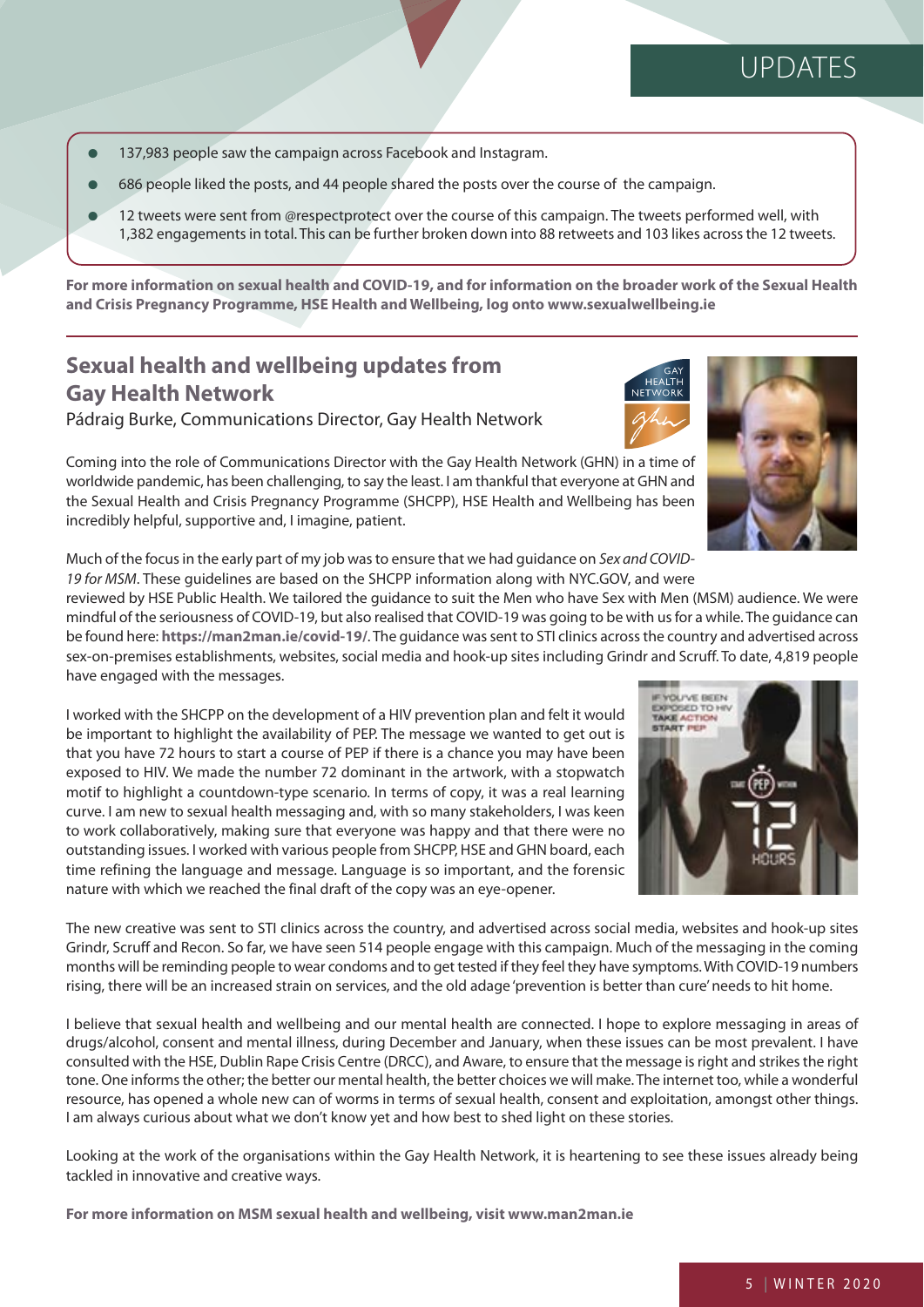## **Sexual consent podcast partnership**

## Aoibheann Ní Shúilleabháin, Programmes and Campaigns Manager, HSE Communications

The HSE Sexual Health and Crisis Pregnancy Programme (SHCPP) launched a new partnership with podcasters in October, to discuss the importance of sexual consent.

Consent is where there is free and voluntary agreement to engage in a sexual act with someone else.

The aim of the podcast segments was to encourage open conversation around sexual consent –

what it is and what it is not. Consent is a fundamental part of all sexual activity and relationships, and it is a topic that deserves a conversation.

Research by the Active\* Consent Programme shows that 25% of young adults agree that asking for sexual consent is awkward for them. Research by the National Youth Council of Ireland, Consent in the Youth Sector — What do we know?, shows that the main issues for young people in relation to consent are:

- Confusion about the concept of consent (58%), e.g. that it's an ongoing process and that they can withdraw consent at any stage
- Communication and confidence (23%), e.g. in terms of how to begin the conversation on consent with the other person involved.

The podcast segments provided listeners with factual information to support their knowledge and understanding of what sexual consent involves and how it is part of every sexual activity and relationship.

The target audience was 18 to 30-year-olds, and the podcasters were chosen because of the profile of their listeners. The sexual consent message was also shared across our social media channels.

Segments with The 2 Johnnies and with I'm Grand Mam went out over a three-week period, from 19 October. We also had a special branded episode with Caroline Foran on her Owning It podcast. The podcasts had a reach of over 120,000 people.

## **Key messages in relation to sexual consent included:**

- Consent to sexual activity requires active, ongoing communication to make sure you and your partner understand each other and are in agreement about the sexual act.
- The age of sexual consent in Ireland is 17.
- Being sexually active with someone when they don't fully understand and agree to what's going on isn't consensual sex.
- Giving consent and asking for consent is all about setting your own personal boundaries and respecting those of the other person.
- Even if you consent to a sexual act, you can change your mind before the act begins or at any time before it ends.
	- It is not okay for a person to pressurise someone else to have sex.

**Further information on sexual consent is available at [https://www.sexualwellbeing.ie/sexual](https://www.sexualwellbeing.ie/sexual-health/sexual-consent/)[health/sexual-consent/](https://www.sexualwellbeing.ie/sexual-health/sexual-consent/)**





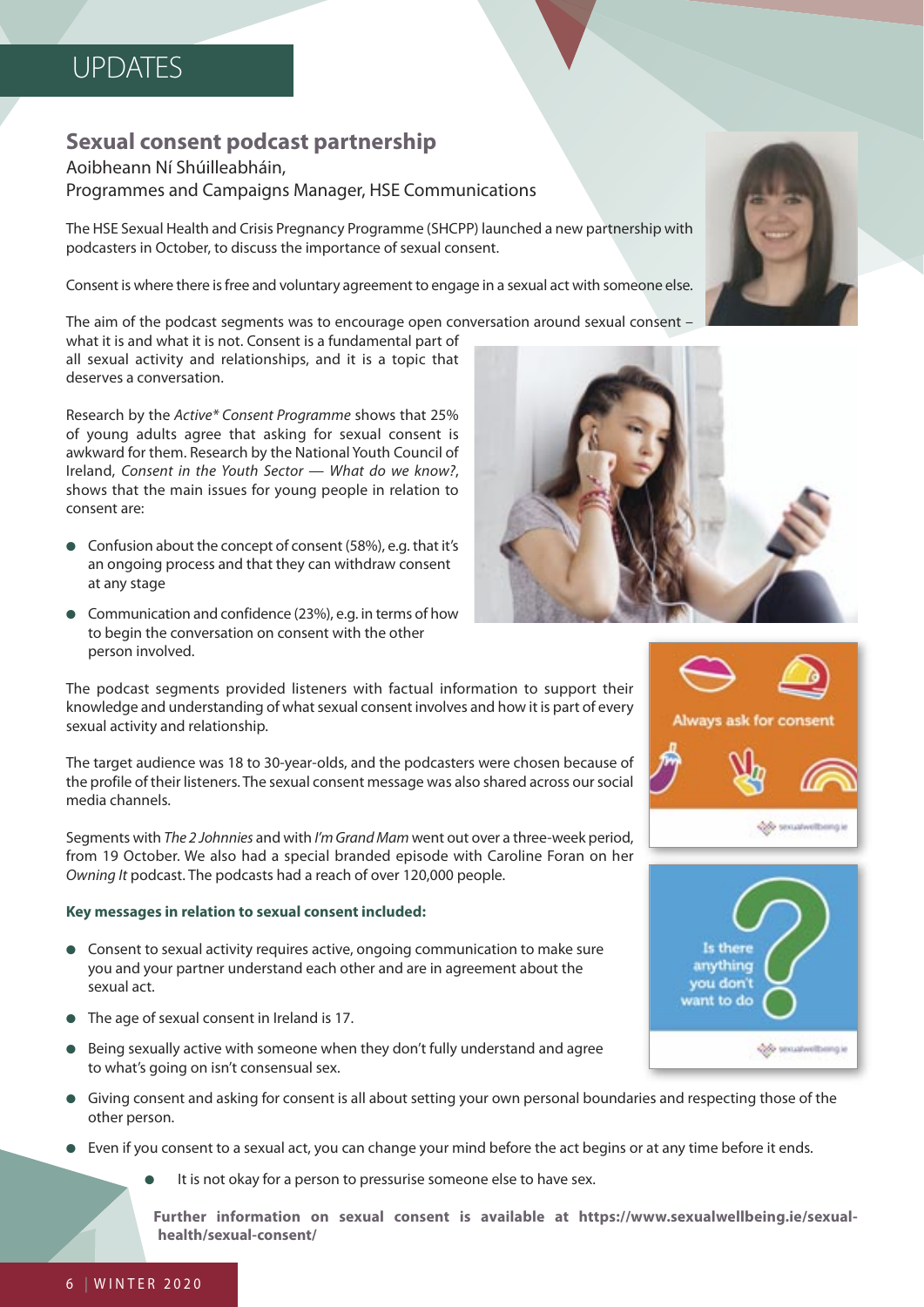## **Ireland's first community sexual health hub for youth, launched by the Sexual Health Centre – Cork**

The Sexual Health Centre Cork launched Ireland's first community-based sexual health hub in September. This is the first of a number of similar hubs that will make sexual health information more accessible to youth in communities across Cork City and County.

The sexual health hubs will be the first point of contact for many young people, enabling them to access information on sexual health topics (e.g. contraception, relationships, and sexually transmitted infections). The hubs' staff will be equipped to signpost to specific sexual health services.

Free HSE-branded condoms and lube will be available at hub locations where appropriate, with youth seeking to access condoms required to watch a custom-made condom demonstration video via a QR code. Sexual health information will be available via the hub stands, and the Sexual Health Centre will also provide ongoing information sessions and workshops throughout the year at hub locations.

The hubs will create a safe, familiar, and accessible way for young people to avail of sexual health information and will provide a solution to the limited reach of current sexual health-specific services.

The Sexual Health Centre's Health Promotion Officer, Muire O'Farrell, launched the first hub with representatives from the Sexual Health Centre, Cork Education and Training Board, Youth Work Ireland Cork (YWIC) and Gurranabraher Community Centre.

Based in 'The Hut' in Gurranabraher, YWIC runs the Gurranabraher and Churchfield UBU youth project. The UBU: Your Place, Your Space youth project provides out-of-school support to young people in the local Gurranabraher/Churchfield area, to enable them to overcome adverse circumstances and achieve their full potential by improving their personal and social development outcomes.

The Sexual Health Centre hopes to work in partnership with organisations across the city and county, e.g. youth groups, resource centres, outreach workers etc., to bring sexual health information to young people across the Cork region.

**If you are interested in setting up a sexual health hub, you can contact the Sexual Health Centre on info@sexualhealthcentre.com or 021-4276676 for further information.** 

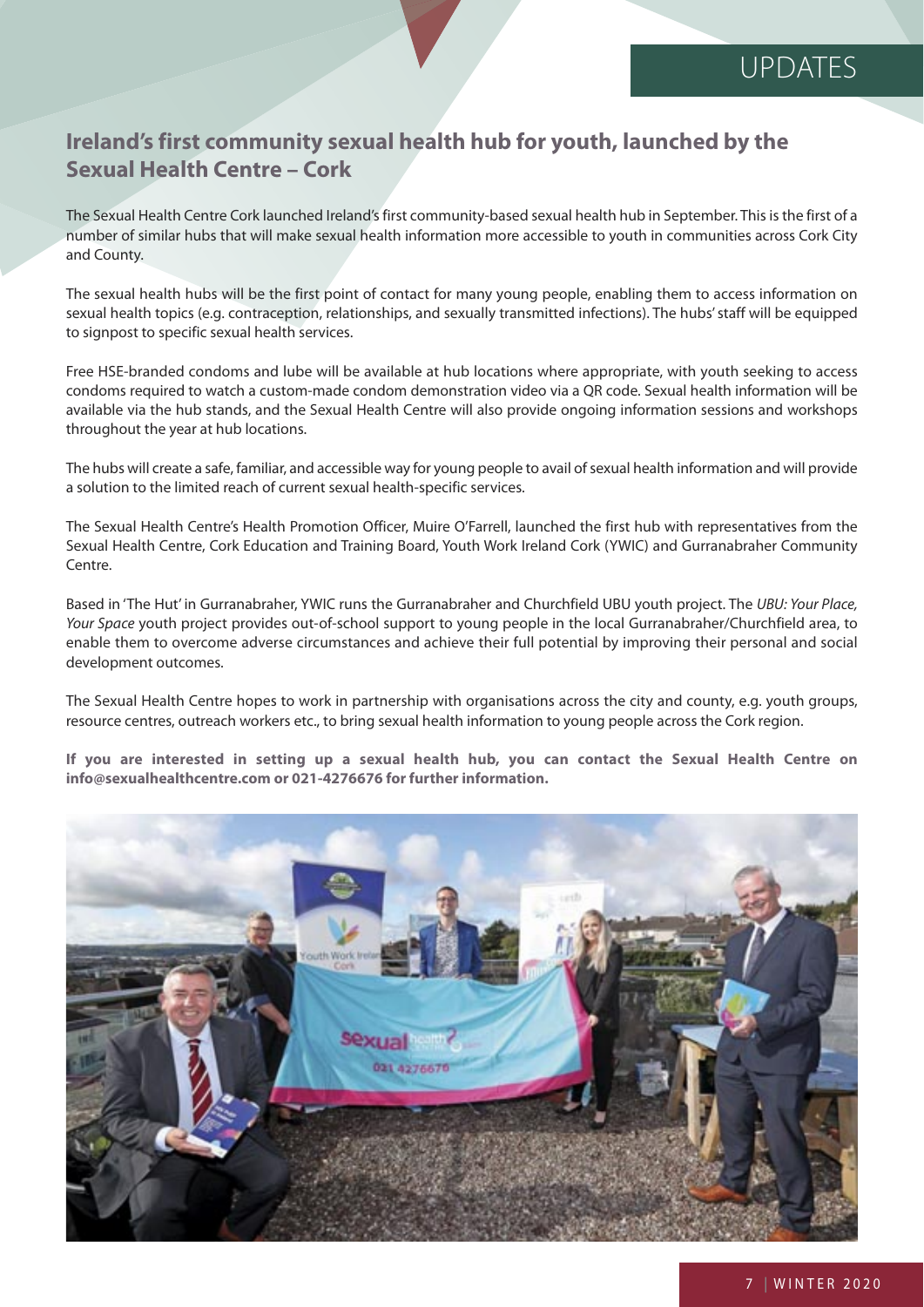## **Now, more than ever: Irish AIDS Day 2020** Ireland

To coincide with Irish AIDS Day 2020 (15 June), HIV Ireland launched Now, more than ever…, a set of priorities to highlight the urgent need to end HIV and HIV-related stigma through planning and investment in key HIV prevention measures.

Launched online due to COVID-19 restrictions on public gatherings, the campaign seeks to promote a re-evaluation of the current approach to ending HIV transmission, in the wake of record high rates of newly notified cases of HIV. New (provisional) data from the Health Protection Surveillance Centre indicates that, for the third year in a row, the number of newly notified HIV cases continues to climb (536 in 2019 – the highest on record), with a corresponding increase in the rate of diagnoses (11.3 per 100,000 of the population).

#### According to the campaign messaging,

'Now, more than ever…', 'We must end HIV and HIVrelated stigma', 'We can end new HIV transmissions', 'We must ensure barrier free access to PrEP', 'We can get to Zero'.



## **COVID response resource produced for street-based sex workers**

The Sexual Health Centre was proud to collaborate with GOSHH (Gender, Orientation, Sexual Health, HIV) and the Sex Workers Alliance Ireland (SWAI), on the production of an information card for streetbased sex workers who are working during the COVID-19 pandemic. This card, which was developed in co-operation with street-based sex workers, contains practical advice to minimise the risk of transmission while at work.

The Sexual Health Centre's Outreach Worker, Susan Walsh, launched the new resource as part of a collaborative webinar panel discussion

with Trish Leahy and Becky Leacy (SWAI), Billie Stoica (GOSHH) and Marguerite Woods (SAOL Project). The panel was chaired by Kate McGrew (Director, SWAI). This collaboration followed the Sexual Health Centre's #SafeRsexwork campaign, which was launched in April 2020.

**For more information and support, contact Susan at susanwalsh@sexualhealthcentre.com. Individuals who engage in sex work can avail of the Sexual Health Centre's free condom postal service by contacting info@sexualhealthcentre.com / 021-4276676 and asking for 'the bag'. A suitable quantity and variety of condoms and lube will be sent.**

The last, a reference to zero new HIV transmissions by the target date 2030, is set out in the Sustainable Development Goals, to which Ireland has committed.

Ireland currently has all the prevention tools required to end new HIV transmissions in line with commitments made by Government, including Ireland's commitment to the global HIV initiative, Fast-Track Cities, and the roll-out of a national PrEP programme, which commenced in November 2019.

The disruption to HIV and Sexual Health services due to COVID-19 responses has meant reduced capacity and availability of many services, ordinarily available, to prevent onward transmission of HIV and other STIs.

This has included the suspension of local access to comprehensive HIV and STI screening services, and new entry to the national programme for PrEP.

In light of increasing numbers of newly notified cases of HIV, measures are now required to:

- Expand HIV testing
- Promote prevention, and
- Invest in locally accessible HIV and sexual health services.

These measures are necessary if Ireland is to have any meaningful chance of meeting the targets set out in Fast-Track Cities and the UN Sustainable Development Goals, with the ultimate aim of getting to zero new HIV transmissions by 2030.

**Read more about the campaign at [https://www.hivireland.ie/what-we-do/campaigns/now](https://www.hivireland.ie/what-we-do/campaigns/now-more-than-ever/)[more-than-ever/](https://www.hivireland.ie/what-we-do/campaigns/now-more-than-ever/)**

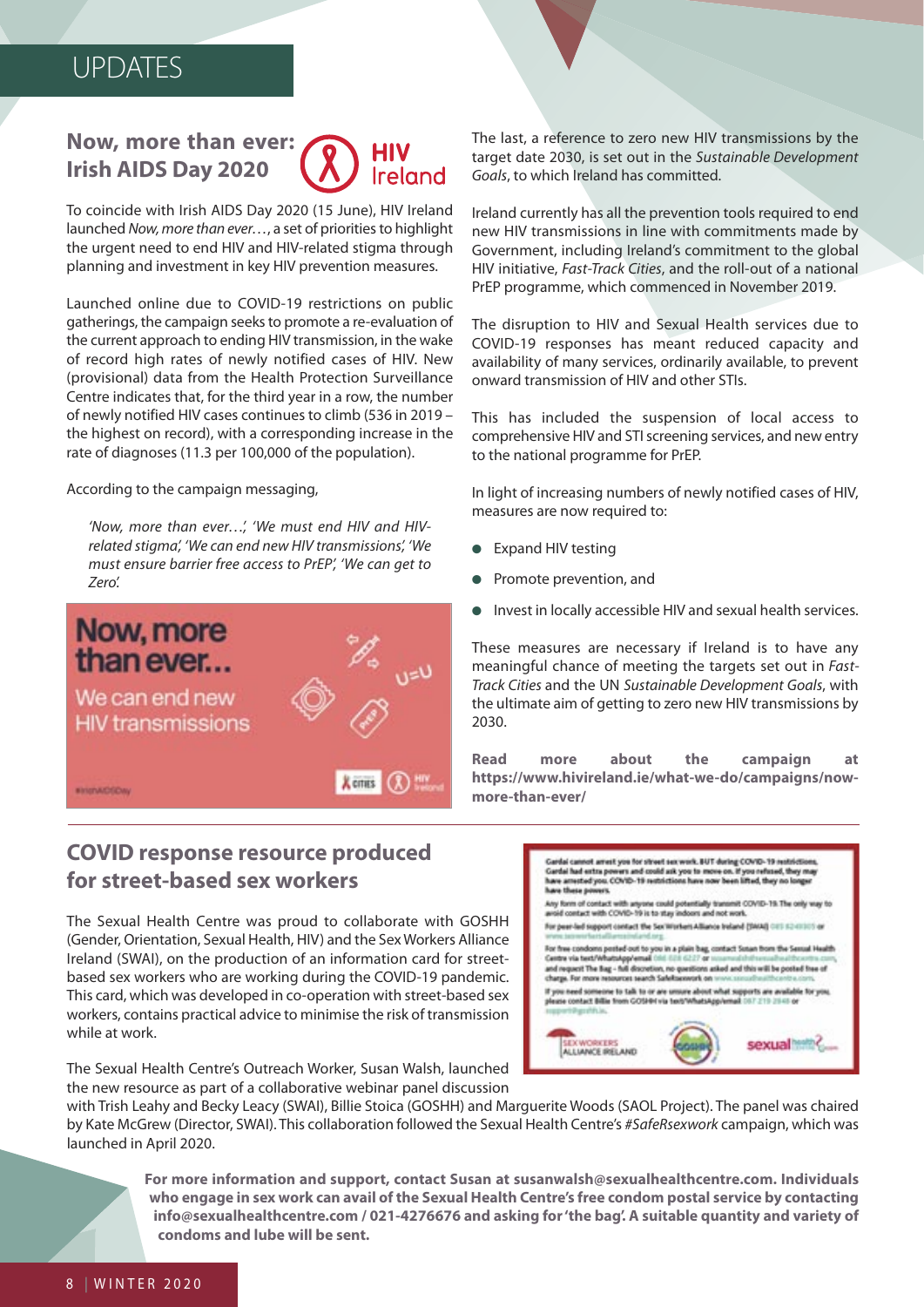## **National Youth Council Ireland develops new resources for young people and youth workers**

Rachael Treanor, National Youth Health Programme Manager, National Youth Council of Ireland

## **Let's Talk about Sexting**

Romantic relationships comprise intimacy, physicality, emotions, and the overall experience of being close to another. However, for all of us, regardless of our stage of life, our relationships have changed during COVID-19. As the restrictions change over the next few months, the National Youth Health Programme is working with youth workers to enable them to support young people during this period to look after their sexual health and to build and maintain relationships as we move through the different phases of COVID-19. For young people during COVID-19, online communication has become an increasingly important source of interaction and connection with significant people in their lives. However, spending more time online increases the possibility of young people engaging in risky behaviours, such as sexting, which can result in anxiety for a young person.

The National Youth Health Programme, with support from An Garda Siochána, has created a tool, Let's Talk about Sexting, to support youth workers to start a conversation with young people around the topic of sexting. The tool provides:

- Explanation of what is meant by the term 'sexting'
- Information on sexting and the Irish Law
- Guidance for young people on what to do if they are involved in a sexting incident in which they are not comfortable
- Guidance for the youth worker if a young person notifies them on a sexting incident
- Additional supports and services for both the youth worker and young people

The tool is available for download through **<www.youth.ie>**

## **Let's Talk about Consent**

As COVID-19 restrictions ease and evolve, the NYCI National Youth Health Programme wants to engage with youth workers to promote young people's sexual health. This includes supporting young people to build and maintain healthy relationships and to build their communication skills and confidence around their sexual health as we enter a new way of being and living. An important aspect of any relationship is the concept of consent. Evidence from the youth workers who participated in the rapid needs assessment, Consent and the Youth Sector: What do we know? indicates that:

- Young people are confused as to what consent means.
- Young people have no confidence to communicate their desires and dislikes in relation to sexual activity.
- The main sources of information for young people on consent are peers, media and school.

Youth workers highlighted the need for a range of support materials and tools to build the capacity and the confidence and competencies of youth workers to support young people in this area. The two new guides aim to support youth workers and young people to start to understand and feel confident to engage in a conversation on the concept of consent. They provide:

- Information on consent and the Irish Law
- Tools to build the communication skills of young people
- Tools to build the confidence of young people in relation to their sexual health
- Guidance for youth workers to start a conversation with young people on the concept of consent
- Guidance for youth workers on how their organisation can support young people and their sexual health
- Additional supports and services for both the young people and youth workers.

**These resources are available at [https://www.youth.ie/articles/lets-talk-about-consent-new-research-and-guidance](https://www.youth.ie/articles/lets-talk-about-consent-new-research-and-guidance-launched/ )[launched/](https://www.youth.ie/articles/lets-talk-about-consent-new-research-and-guidance-launched/ )** 



RESOURCES



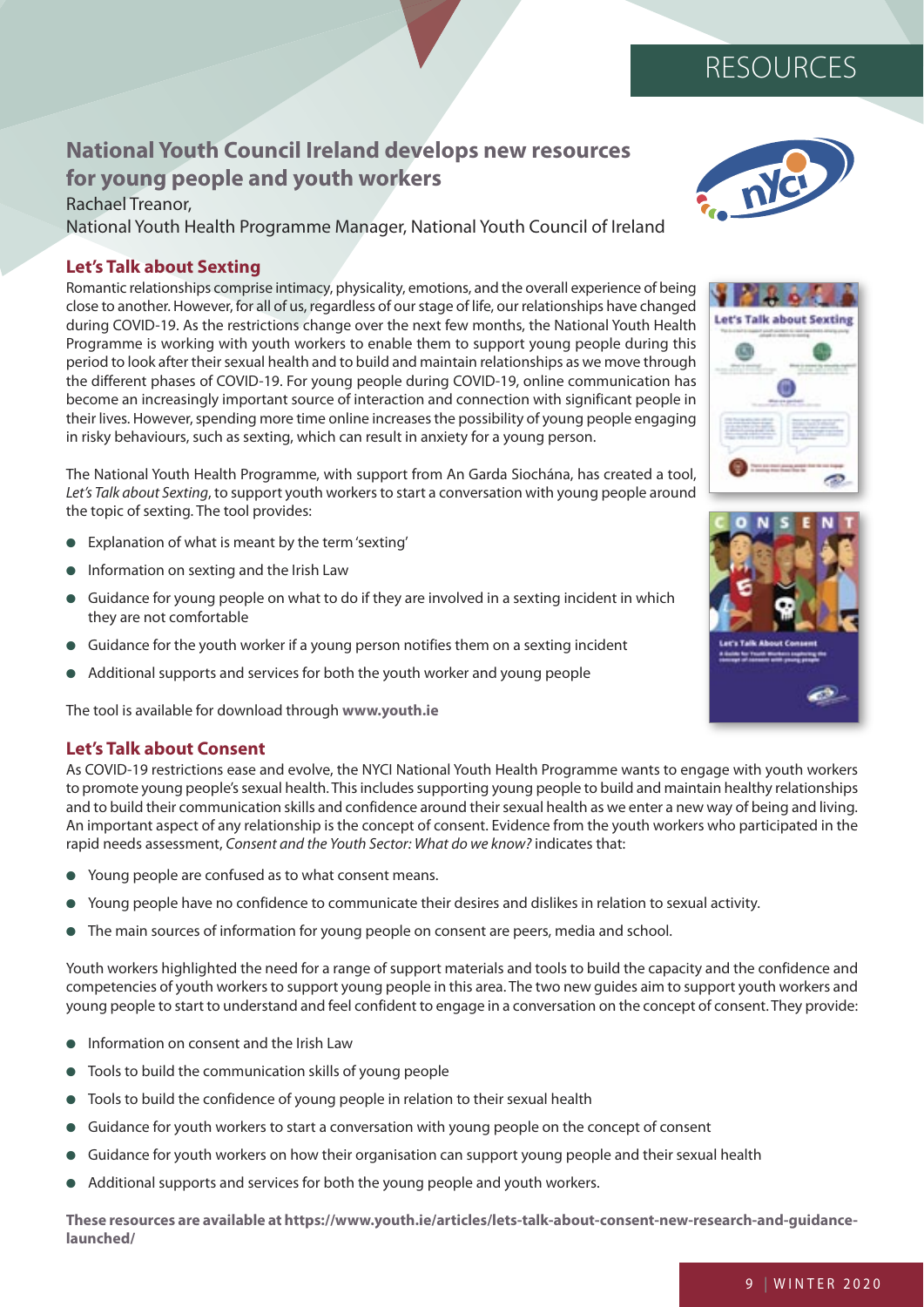## RESOURCES

## **Launch of FREE resources to support educators in developing LGBT+ cultural competence in health and social care practitioners**

Professor Agnes Higgins, Trinity College Dublin

Although some of the issues may be similar for all ageing populations, there is a growing awareness in many societies of the specific needs and issues faced by older lesbian, gay, bisexual and transgender (LGBT+) people. Some of the identified issues include: social isolation, homophobia, stigma and discrimination, disenfranchised grief, as well as the provision of care in services that are often underpinned by heteronormative and cisgendered assumptions. Research findings also suggest that education on gender-sensitive and LGBT+ affirmative care has a positive impact on health and social care practitioners' knowledge, competence and confidence.





BEING ME is a transnational Erasmus+ funded project which aims to promote awareness and support social inclusion for older LGBT+ people in receipt of health and social care. The BEING ME project group has launched resources to support educators to integrate and mainstream older LGBT+ issues into their everyday teaching. The resources address a variety of topics such as Human Rights, Life Stories, Identities, Intersectionality, Relationships and Good Care. In addition to providing information on topics, BEING ME offers suggestions and practical tips on teaching/learning strategies. Educators can use and adapt the materials to suit their local cultural contexts and the prior knowledge of the learners.

The project group includes partners from Trinity College Dublin (Professor Agnes Higgins and Professor Brian Keogh), Outhouse LGBT Community Resource Centre (Ireland), Middlesex University London, University of Strathclyde (United Kingdom), Stichting Consortium Beroepsonderwijs (Netherlands), Stichting Nationaal Ouderenfonds (Netherlands), and the University of Ljubljana (Slovenia).

**The resources are FREE and can be accessed and downloaded by visiting the BEING ME website<www.beingme.eu>**

# **Language Matters**

Susan Donlon, HIV Ireland



Challenging and eliminating HIV-related stigma is a guiding principle of HIV Ireland. We understand the role that appropriate language use has in reducing stigma. To coincide with Zero Discrimination Day 2020 (1 March), we updated and re-published our HIV Terminology Guidelines, and launched an online #LanguageMatters campaign.

There have been significant advancements in HIV treatment and prevention in recent years. However, the language used when talking or writing about HIV is often outdated; this can contribute to increased stigma. The HIV Terminology Guidelines support and promote the use of language that is inclusive, respectful, non-stigmatising and non-judgemental.

The #LanguageMatters campaign encourages people-first and person-centred language; it discourages words that can objectify a person — words that are devoid of thought or feeling. The campaign promotes refraining from using language that is derogatory or that propagates stereotypes

> about HIV, people living with HIV, or communities affected by HIV. Labels such as 'victim' or 'sufferer' can be construed as patronising, implying that people living with



HIV are powerless. The campaign advocates for the thoughtful consideration and avoidance of language-use that could attribute blame or shame to people who acquire, or are more vulnerable to acquiring, HIV. Terms such as 'innocent victims' (often used to describe children with HIV) or 'medically-acquired HIV' imply that people who have acquired HIV in other ways are not innocent.

We can all contribute to ending HIV-related stigma by considering the language we use and challenging inappropriate terminology. HIV Ireland invites you to use the HIV Terminology Guidelines. They are a continuous work in progress, and we welcome suggestions for inclusion.

**Access the guidelines at<www.bit.ly/HIVterminology>**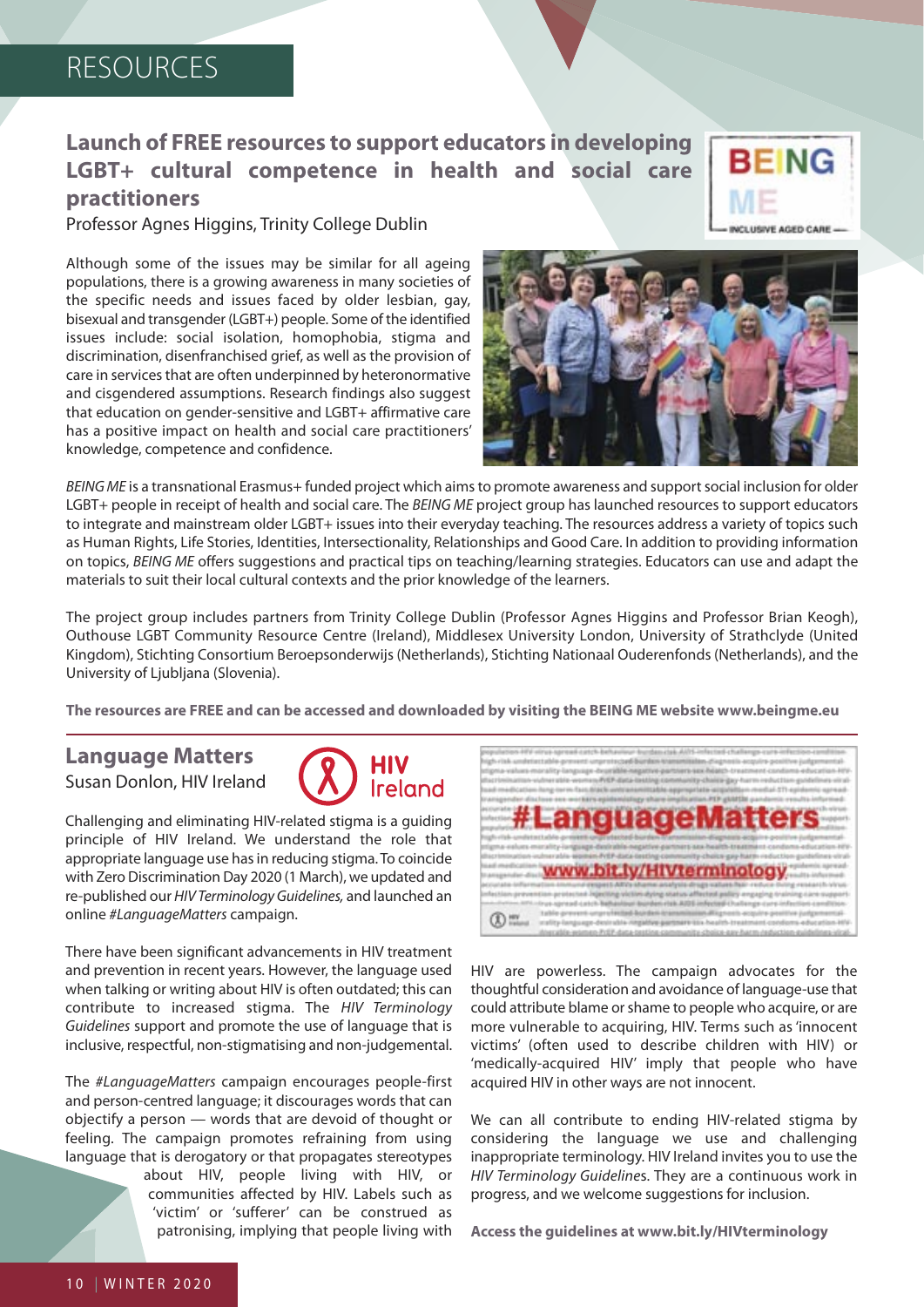This section of the newsletter provides an update of new material that readers may find helpful in their respective roles. If you are aware of any new resources, factsheets, infographics or booklets, please let the Sexual Health news team know, and we can include details of these in the next edition.

## **Supporting young people's sexual health and wellbeing through evidence and practice**

Maeve O'Brien, Interim Programme Lead Moira Germaine, Education and Training Manager

On 10 November, the Economic and Social Research Institute (ESRI) and the HSE Sexual Health and Crisis Pregnancy Programme (SHCPP) held a joint webinar, Supporting young people's sexual health and wellbeing through evidence and practice, to launch new research from the Growing up in Ireland (GUI) dataset, and new resources that encourage and support parents and children to talk together about relationships, sexuality and growing up.

The webinar was hosted by the Director of the ESRI, Professor Alan Barrett; and the publications were launched by Minister of State with responsibility for Public Health, Wellbeing and National Drugs Strategy, Frank Feighan TD. The webinar included a presentation of findings by the authors of the ESRI report, Dr Anne Nolan and Dr Emer Smyth, and responses from Moira Germaine, SHCPP Education and Training Manager, and Annette Honan, Education Officer, National Council for Curriculum and Assessment. Over130 stakeholders from the education, youth and NGO sectors attended the webinar, as well as parent groups.

## **About the research study**

The newly published Talking about sex and sexual behaviour of young people in Ireland report, discussed during the webinar, used data from the Growing up in Ireland '98 cohort at 13 and 17 years of age. The research examines the role of this information in shaping sexual behaviours among Irish adolescents, and sexual activity.

Talking about sex and sexual behaviour of young people in Ireland is the latest in a series of reports based on data from the national longitudinal study of children, Growing up in Ireland (GUI). The reports are the product of a joint ESRI/HSE Health and Wellbeing research programme; it was established in 2019 to undertake and disseminate research on the health and wellbeing of children and young people, in order to inform policy decisions.

In relation to learning about relationships and sex, key findings of the report include:

- At age 13, 55% of young people reported that they had received relationships and sexuality education (RSE) at school, and this proportion had increased to 92% by age 17.
- There was significant variation in RSE receipt across individual second-level schools, which is in line with previous Irish research that found that policy and leadership at the school level play an important role in the timing of RSE provision.
- At age 13, 45% of young people reported that they had discussed sex and relationship issues with their parents. By age 17, this proportion had increased to just under 60%. Young people who had better-quality relationships with their parents were more likely to talk to them about sex and relationships.
- Young people who have had discussions about relationships and sexuality with their parents by the age of 13 were more likely to have used contraception once they reached sexual debut (age 17 and over).
- There was a clear gender divide in reports of ease of discussions with parents about sex; young women found it easier to talk to their mothers, while young men found it easier to talk to their fathers. However, nearly 60% of young men found it difficult or very difficult to talk to their fathers about sex.
- At age 13, 45% of young people reported that they had discussed sex and relationship issues with their parents. By age 17, this proportion had increased to just under 60%. Young people who had better-quality relationships with their parents were more likely to talk to them about sex and relationships.



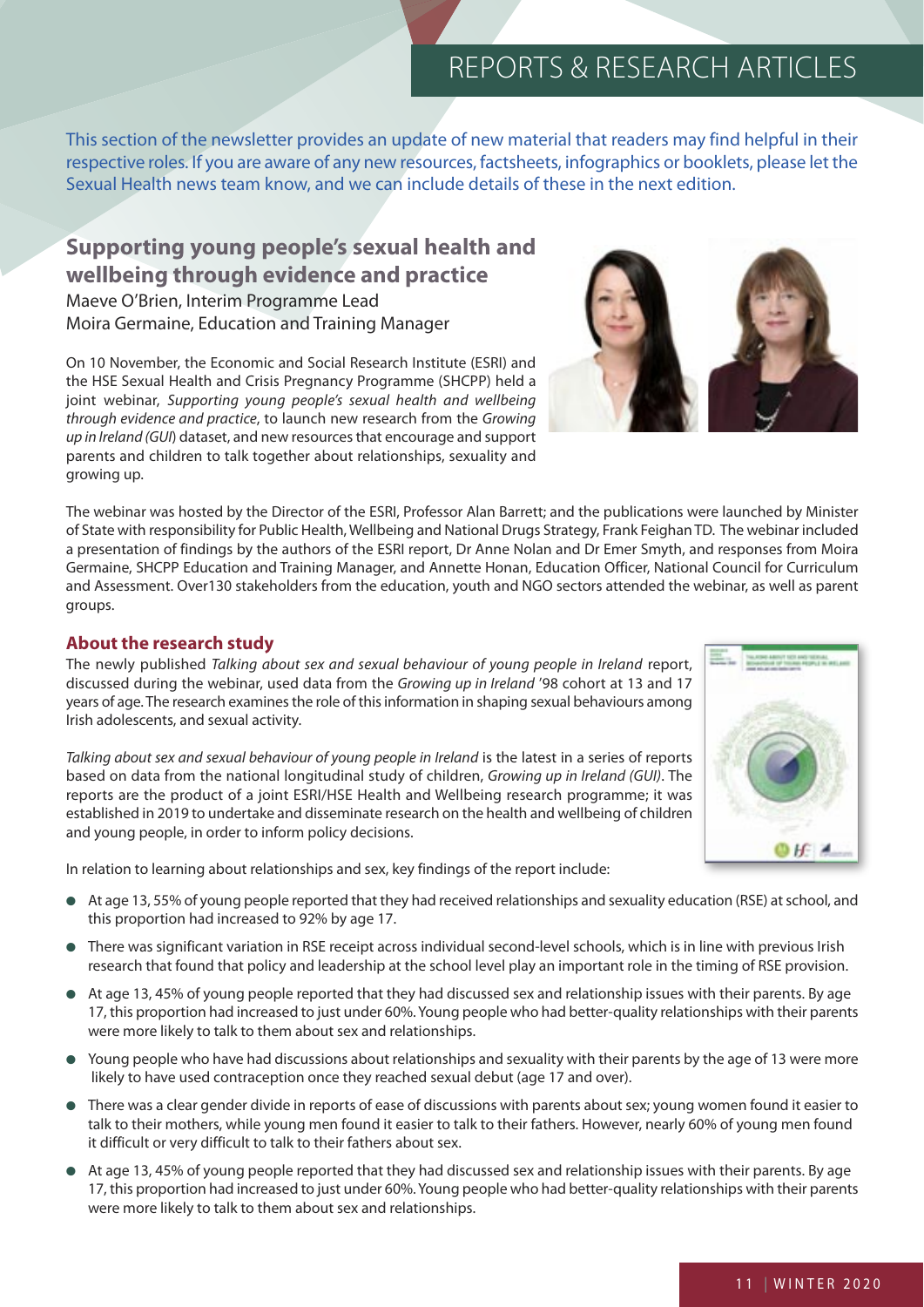- Young people who have had discussions about relationships and sexuality with their parents by the age of 13 were more likely to have used contraception once they reached sexual debut (age 17 and over).
- There was a clear gender divide in reports of ease of discussions with parents about sex; young women found it easier to talk to their mothers, while young men found it easier to talk to their fathers. However, nearly 60% of young men found it difficult or very difficult to talk to their fathers about sex.
- At age 13, parents/family were the main source of information about sex, but at age 17, friends were the most commonly cited source (at nearly 50%). At age 17, nearly a quarter of young men and 20% of young women cited the internet/TV/films/books as their main source. Those who had poor-quality relationships with their peers were much more likely to rely on information from the internet/TV/films/books.

The report also analysed sexual behaviours of the older age cohort:

- At age 17, 33% of young people reported having had sexual intercourse.
- Nearly 90% of young people who had sexual intercourse reported using contraception when first having sex.
- Nearly a quarter of these young people expressed regret over the timing of first sex, and this proportion was substantially higher among young women (31%) than young men (16%).
- Young people who had discussed sex and relationships with their parents by age 13 were significantly more likely to have used contraception at first sex.
- In contrast, those mainly reliant on their friends as a source of information on sex had lower levels of contraceptive use at first sex.
- For those who were sexually active, just under 80% reported 'always' using contraception, and 56% reported using a condom 'all the time'.

The study findings demonstrate that good parental child communication from a young age around relationships and sexuality can be a protective factor for young people's sexual health and wellbeing in later life. The findings support the SHCPP's approach of encouraging ongoing conversations on these topics between parents and children from an early age. The report also shows that a significant group of young people are not receiving information or advice on sex from their parents. Although one source should not replace the other, school-based relationships and sexuality education is all the more important for this cohort of young people. The findings support the current move towards considering sexual wellbeing as part of broader school efforts to support young people's wellbeing.

#### **About the resources**

In acknowledgement that parents are the primary educators of their children, and that the home is the place where most children first learn about loving, respectful relationships, HSE SHCPP launched four resources at the webinar to encourage young people and their parents to talk about relationships and sexuality issues. The resources focus on the development of healthy sexuality, rather than the traditional notion of what constitutes 'sex education'. Sexuality wellbeing is a core part of a person's overall development and, although it includes the option of sexual activity in adult life, it is primarily about how a person understands and experiences their sexuality in all its aspects; how they develop the values, behaviours and skills to have a healthy relationship with themselves and their bodies, and a healthy relationship with other people, including the option of sexual relationships in adult life.



## *For children in the home and school setting*

Busy Bodies is a booklet for children about puberty and adolescence. The version that was launched is an updated version of the 2007 publication that has been widely used in homes and schools across Ireland in the intervening years.

This new edition was developed by HSE Health Promotion & Improvement, Cork and Kerry Community Healthcare, and the SHCPP, with advice and input from partners within: Education (DoE Inspectorate; NCCA; PDST) and Health (Dr Deirdre Lundy; HSE, Health Promotion and Improvement, CHO 1; HSE HEAL Programme; HSE National Women and Infants Health Programme), and within NGOs (National Parents' Council — Primary; BeLonG To Youth Services; Sexual Health Centre).

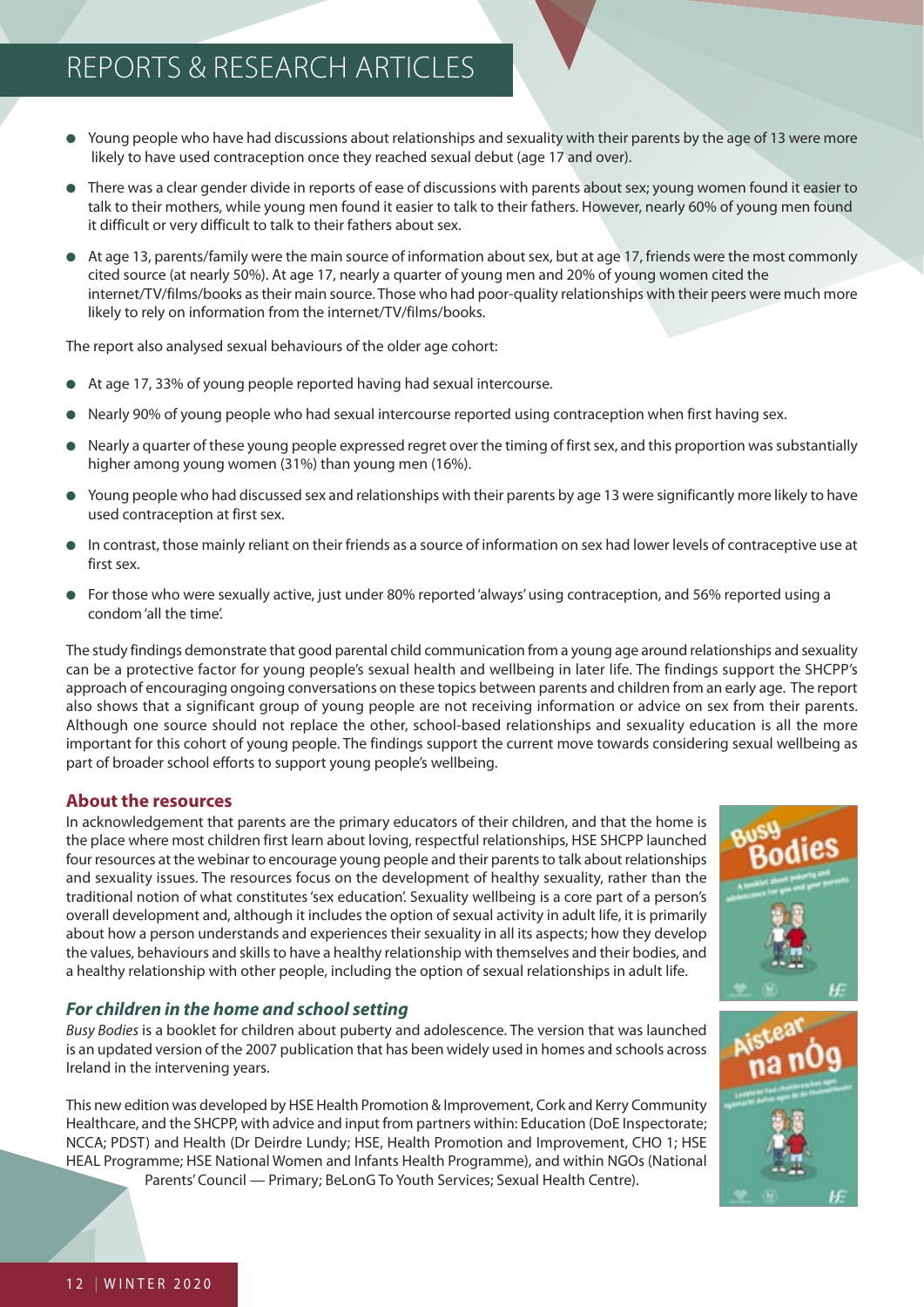## *For parents*

The SHCPP is further supporting the development of healthy sexuality in children and young people by publishing a series of booklets for parents under the brand, Making the 'Big Talk' many small talks. These will encourage parents to talk with their children about relationships and sexuality on an ongoing basis — from early years, throughout adolescence and into young adulthood. The initial books in the series are:

- *Making the 'Big Talk' many small talks: 4–7 years.* A rebranded resource, originally published in 2018 as Talking to your young child about relationships, sexuality and growing up.
- *Making the 'Big Talk' many small talks: 8–12 years.* A booklet developed by SHCPP in association with Dr Sue Redmond, addressing the issues of puberty and early adolescence, to enable parents to expand on the themes covered in the Busy Bodies booklet for children.
- *Making the 'Big Talk' many small talks*: Healthy Ireland Library Collection. A brochure listing the range of commercial and HSE resources on the topic of relationships and sexuality that have been made available through the HI at your library scheme. These are available to parents and young people in all 330 library branches across the country. The initiative was an expansion of the Donegalbased original project, and was developed by the SHCPP, the Local Government

Management Agency, Health Promotion and Improvement (CHO 1), Donegal Library Services and Donegal Youth Services.

*The Talking about sex and sexual behaviour of young people in Ireland* **research report can be found here: <https://www.sexualwellbeing.ie/for-professionals/research/research-reports/>**

**The educational resources can be found here:<https://www.sexualwellbeing.ie/for-parents/resources/>or ordered from <https://www.healthpromotion.ie/>**

## **Sexual Health and Crisis Pregnancy Programme's** *Annual Report, 2019* Maeve O'Brien, Interim Programme Lead

In October, the SHCPP published its annual report for 2019, which outlines the significant programme of work delivered last year to progress the goals of the National Sexual Health Strategy (2015–2020). This included the following initiatives:

- The commencement of a national HIV pre-exposure prophylaxis (PrEP) programme in November, making PrEP available free of charge to those at substantial risk of sexual acquisition of HIV. By the end of the year, PrEP was available in eight public STI services across Ireland.
- The signing of the HIV Fast-Track Cities initiative by Cork, Dublin, Galway and Limerick, which brought together key city authority representatives and NGOs who committed to being part of this international initiative to fast-track city responses to HIV and to reduce HIV-related stigma.
- The commencement of the My Options freephone crisis pregnancy counselling service. The introduction of this service has improved access to crisis pregnancy counselling and support for those experiencing a crisis pregnancy in Ireland. In 2019, the service received over 13,000 calls.
- The expansion of the national condom distribution service into third-level settings. This led to service-level agreements being signed with 26 third-level institutions who agreed to make free condoms available on campuses and to promote safer sex information.





sexualwellbeing.ie

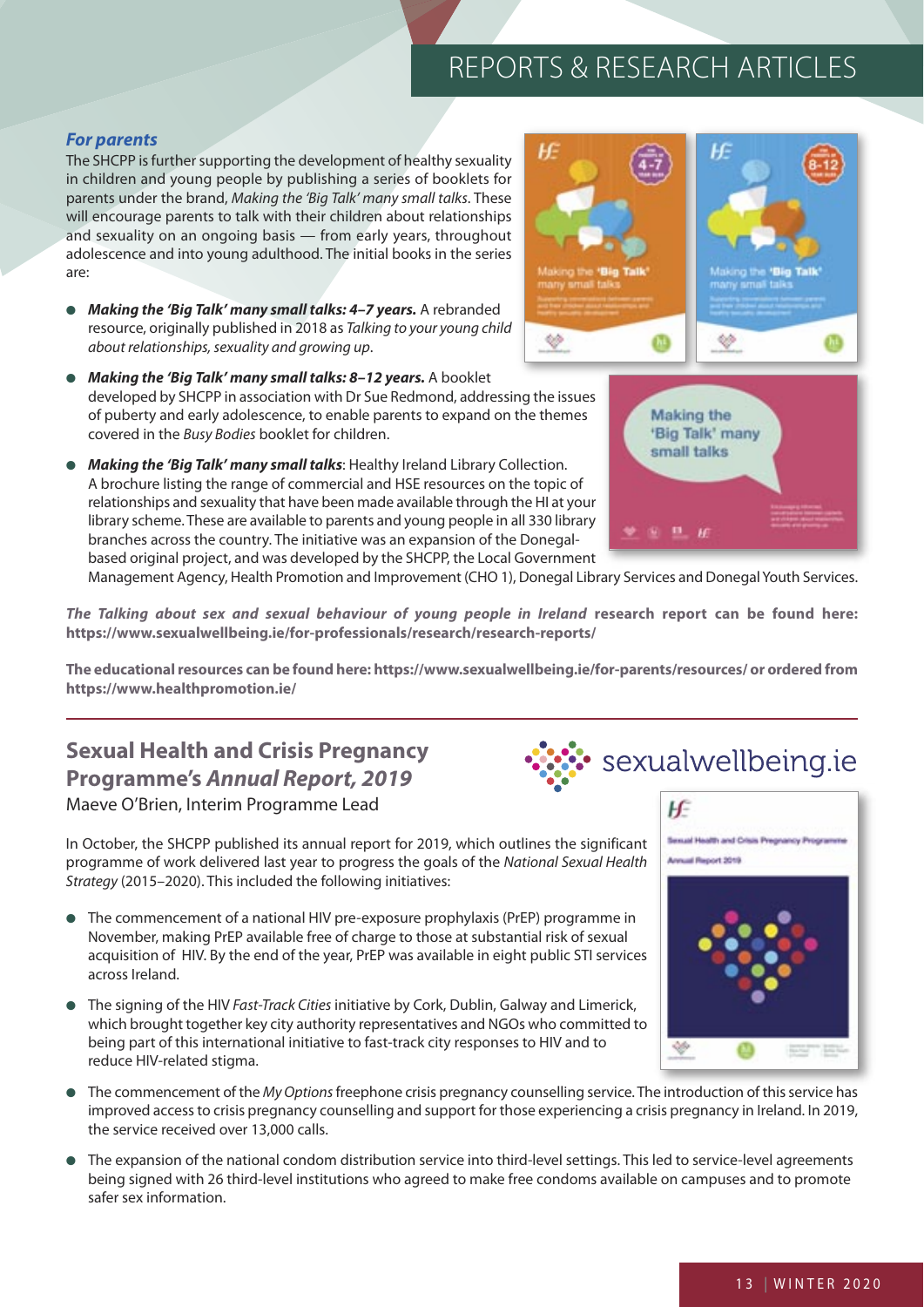- The roll-out of the new out-of-home and digital campaign Because in venues, college campuses and digitally. The campaign promotes the consistent use of condoms among young adults and raises awareness about the risk of STIs and unplanned pregnancies.
- The publication of the Sexual Health Promotion Training Strategy 2019–2029, to quide work in building the sexual health promotion capacity of parents and of professionals in health, education, community and youth work settings.
- The publication and launch of the *EMIS-2017 Ireland* report with the Health Protection Surveillance Centre and the Gay Health Network. The study findings are valuable in informing the future direction of programmatic and strategic work.

The delivery of the substantial programme of work is testament to the SHCPP team's commitment to improving sexual health and wellbeing for people living in Ireland. Also crucial to its delivery were the effective working relationships the team has developed with our HSE colleagues in health promotion and improvement and public health; colleagues in statutory organisations; and our clinical and NGO partners across the country.

**To read the 2019 Annual Report, click here:<www.sexualwellbeing.ie>**

## **National Condom Distribution Service — Report of Activities 2019**

## Owen Brennan, Research Assistant, HSE Sexual Health and Crisis Pregnancy Programme



In October 2020, the SHCPP published a report on the activities of the national condom distribution service (NCDS) in 2019.The report contains information on the range of organisations that ordered from the service, and the service-users the organisations work with, as well as providing information on how the products were distributed.

In 2019, a total of 730,439 condoms and 444,489 lubricant sachets were ordered by 105 organisations across the country. NCDS condoms and lubricant reached a variety of service-users via local and national organisations. Service-users included STI clinic patients; gay, bisexual and men who have sex with men; students; people living with HIV; migrant communities, including refugees and asylum seekers; and homeless people.

The report demonstrates how the number of products and the number of organisations ordering from the NCDS has increased since 2017 and how more service-users are being reached year by year.

The NCDS functions as a central point for distributing free condoms and lubricant sachets to HSE services and other organisations working directly with individuals and groups who may be at increased risk of negative sexual health outcomes.

**For more information, please see here:<https://www.sexualwellbeing.ie/for-professionals/research/research-reports/>**

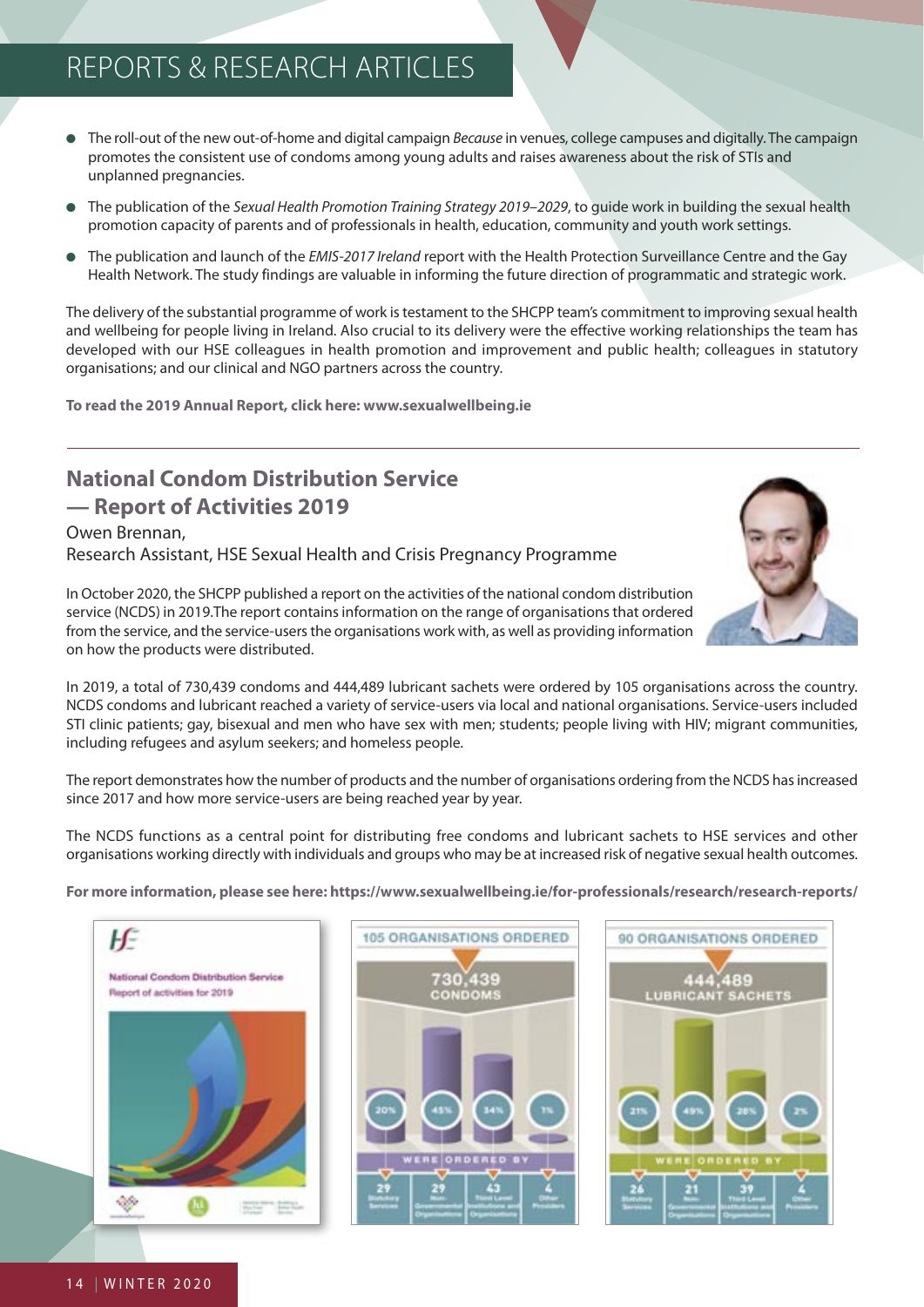## **The Sexual Health Centre's annual report highlights a spike in demand for LGBT and Sexual head post-termination supports**

The Sexual Health Centre's recently published, Annual Report, 2019 highlighted the high demand last year for post-termination support. The Centre saw a 1.5-fold increase in counselling sessions for people who had a termination, from 157 counselling sessions in 2018 to 236 in 2019.

A number of new initiatives were introduced by the Centre in 2019, including a one-to-one mentoring service for people who are living with HIV. This service assists members of the

community who may be facing practical issues such as employment, adherence to medication, and asylum applications. In 2019, 120 support sessions were provided to people living with HIV. The Centre also conducted over 700 free rapid HIV tests. The Centre's peer-led LGBTQIA+ sexual health advisory service was established with a view to providing a safe space for members of the community and their loved ones to discuss issues such as healthy relationships. Sixty-seven support sessions were delivered to members of the LGBTQIA+ community in 2019.

The Centre's Executive Director, Dr Martin Davoren, highlighted that partnership is an ongoing priority for the Sexual Health Centre:

'An important development was the establishment of Ireland's first sexual health network which was accompanied by its own web portal to provide a range of information on sexual health, healthy relationships and wellbeing in Cork city. The Centre was delighted to collaborate on this project with a number of agencies in Cork.

'Often at the forefront of progressive social change, the Sexual Health Centre has made a number of policy submissions throughout the year. In addition, the Centre's team remain key collaborators and stakeholders on a number of national and local policy implementation groups. Notably, Cork has now signed up to the global HIV fast-track cities initiative. The Sexual Health Centre was delighted to act as co-signatory for Cork and looks forward to supporting its implementation.'

'The Centre [was] also very proud to launch its five year plan in 2019, prioritising the delivery of sexual health services for the community,' concluded Dr Davoren.

## **Sex worker lives under the law: A community-engaged study of access to health and justice in Ireland**

A new report, published by HIV Ireland, gives voice, without prejudice, to sex workers in Ireland. The report was compiled by Maynooth University researchers, Dr Paul Ryan and Dr Kathryn McGarry, with the Irish Sex Worker Research Network, in conjunction with the Sex Workers' Alliance Ireland (SWAI). It was Funded by Open Society Foundations. The report emphasises the impact of the recently amended laws on the sale and purchase of sex, arising from the Criminal Law (Sexual Offences) Act, 2017. The findings are the product of in-depth focus group discussions with sex workers, in which they outlined their suggestions for improving Ireland's existing legislative framework governing sex work. These include ending criminalisation and safeguarding the health and wellbeing of persons engaged in sex work.

Key findings from the research highlight the extent to which sex workers manage their lives within the context of 'structural violence'— a situation which is exacerbated by the current law. Accordingly, sex workers experience:

- Poorer protection from violence and Increased risks from unsafe sex, abuse including HIV
- Limited access to key health supports and interventions.

In pointing to the negative impact of current laws on the ability of sex workers to keep safe and reduce harms to their health and wellbeing, the findings of this study are in line with mounting evidence from other jurisdictions where sex buyer laws are in place.

**The report can be accessed at<www.hivireland.ie>**





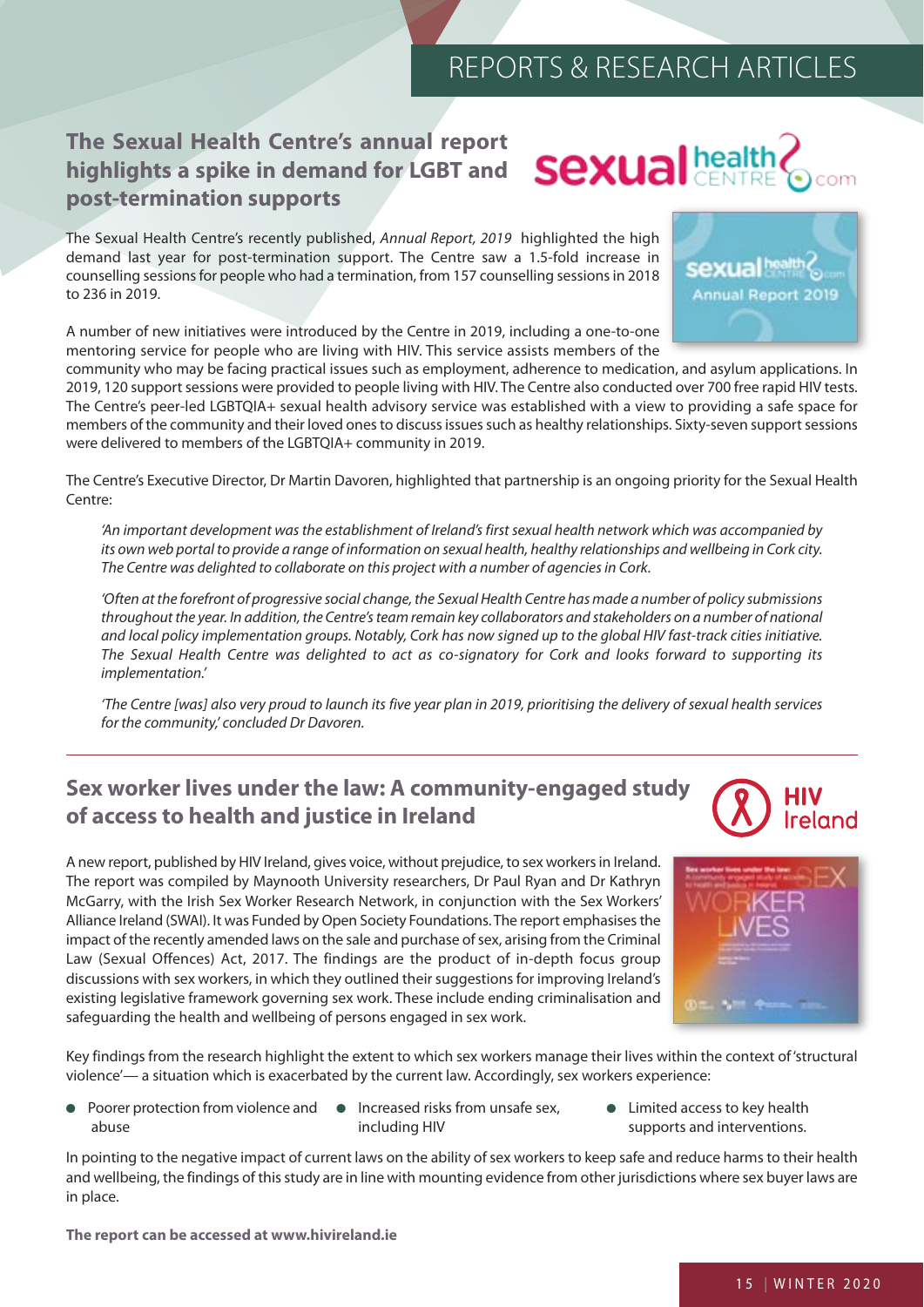## **The post-primary school experiences of transgender and gender diverse youth in Ireland**

Ruari-Santiago McBride, Aoife Neary and Vanessa Lacey

The Irish government's Lesbian Gay Bisexual Transgender Intersex (LGBTI+) Youth Strategy (Department of Children and Youth Affairs, 2018) explicitly recognises that there is limited research relating to LGBTI+ youth in Ireland, and that this



constrains our understanding of LGBTI+ young people's lives and the challenges they encounter. This is particularly true for transgender and gender diverse (TGD) young people in Ireland.

Research in Ireland suggests that TGD youth are increasingly visible in schools. Studies have shown that TGD children and their families encounter challenges navigating everyday life in primary schools in Ireland (Neary and Cross, 2018; Neary 2019) but there is limited published research into TGD youth's experiences in post-primary schools. However, a review of international research has shown that TGD youth commonly encounter difficulties within secondary school settings (McBride, 2020).

To attend to this gap in knowledge, we conducted a qualitative research project that explored the lived experiences of TGD youth and the specific challenges they encounter during their post-primary education. The project, developed in partnership between staff at the School of Education, University of Limerick (UL) and Transgender Equality Network Ireland (TENI), was co-funded by the Irish Research Council and Marie Skłowdowska-Curie Actions as part of the Collaborative Research Fellowships for a Responsive and Innovative Europe (CAROLINE) programme. Ethical approval was received from UL's Ethics Committee.

Data were collected via three arts-based workshops that were held with TGD youth (15–24). Twelve young people participated in workshops that explored 'gendered problems' within schools and ways to overcome them, through four creative activities.

We also conducted semi-structured interviews with a total of 54 people. This included 13 TGD youth, 10 parents, 11 educators and 14 stakeholders. Six of the young people who had participated in a workshop were interviewed, meaning a total of 19 TGD youth took part in the project. Data were analysed using qualitative data software, with the aim of identifying the educational inequalities TGD face in Irish post-primary schools and making recommendations for future directions in policy and practice.

## **Key findings**

Analysis of the data revealed 14 key findings, which are summarised below.

#### **The marginalisation of gender diversity**

Without exception, TGD youth felt marginalised within their post-primary school. Experiencing marginalisation was connected to the:

- Lack of discussion around trans identities,
- Absence of representation of TGD people, and
- Lack of LGBTI+ supportive spaces.

Experiences of marginalisation led many TGD youth to feel shameful about their gender identity and anxious about discussing their gender identity with others. Consequently, some TGD youth concealed their gender identity for an extended period of time, which had a detrimental effect on their self-confidence, wellbeing, social connectedness, and academic attainment:

'If everybody is telling you you're one thing, and this is how you should act, this is how you should behave, but you want to behave the opposite way, and act the other way, and look the other way, then you're gonna think you're crazy, 'cause you're not like everybody else. And that's a big thing, actually. Not being like everybody else, and not fitting in, it's major.'

*Scott (16, single-gender voluntary school)*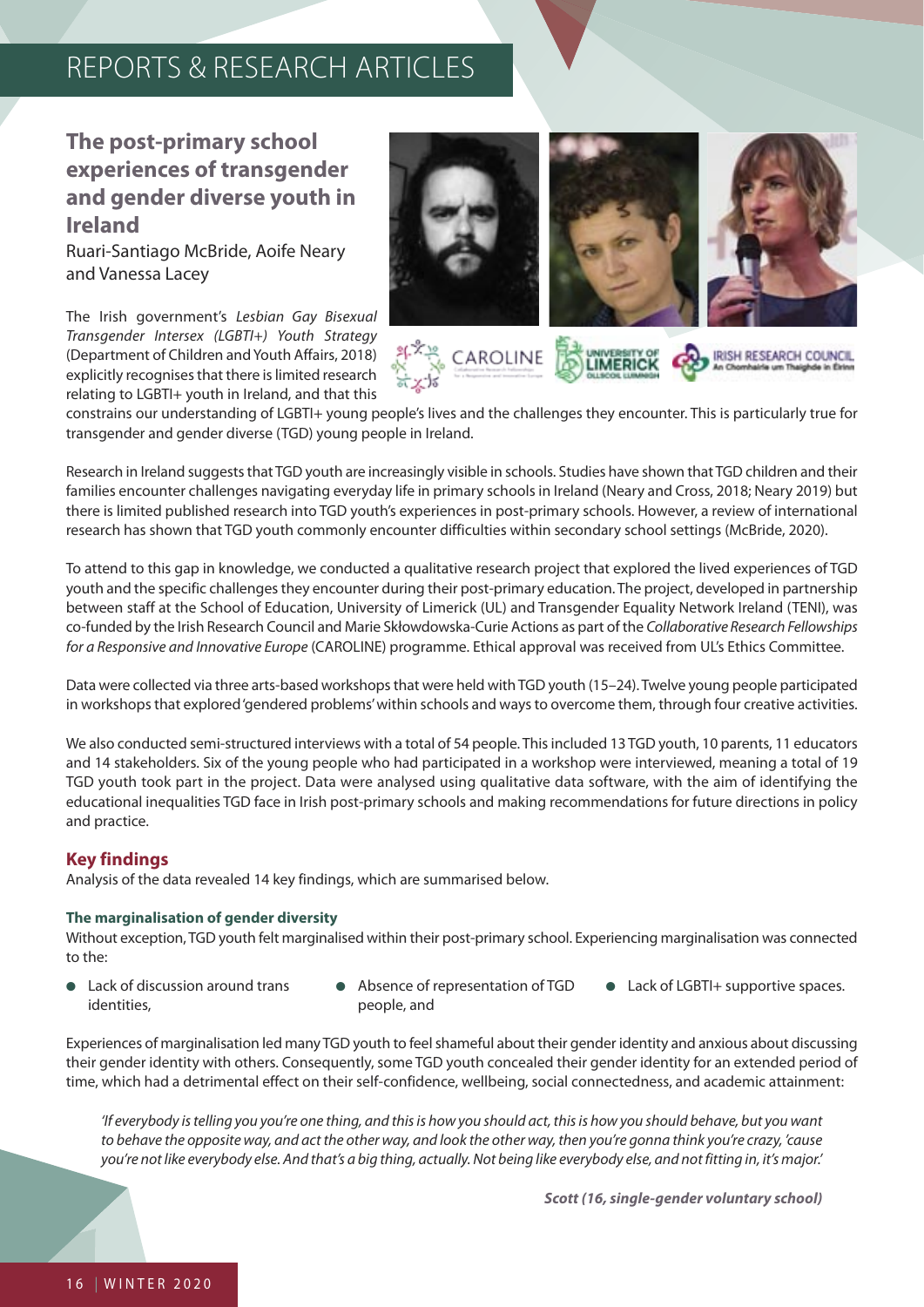#### **Experiences of coming out to educators**

The large majority of TGD youth disclosed their gender identity to a member of their school staff. A minority of respondents reported that the staff member to whom they came out invalidated their gender identity and failed to offer any support. TGD youth who received an invalidating and obstructive response felt unaccepted, unheard and that their best interests were not taken into consideration. The majority of TGD youth, however, reported that the member of staff to whom they disclosed affirmed their identity and offered emotional and practical support. Affirming and supportive responses left TGD youth feeling that their voice was heard and that their sense of safety within school was enhanced:

'The principal knew I was having trouble, struggling a bit. […] She knew it was something that wasn't really addressed by the school, and needed to be.'

*Molly (18, co-education community school)*

● Establishing single-stall, gender-neutral facilities

Working to prevent and challenge transphobic bullying,

● Supporting students to establish LGBTI+ school clubs.

#### **Transition challenges**

The majority of TGD students who participated in the project transitioned during their postprimary education. Those who transitioned reported experiencing a range of challenges (see graphic on the right). Although some TGD youth encountered minor issues, the majority faced multiple, overlapping difficulties that negatively affected their physical and mental health, sense of safety within school, and their ability to participate fully in their education.

#### **Recommendations for policy and practice**

Research findings indicate that TGD youth in Ireland do not have equality of educational opportunity and, as such, there is a need for concerted remedial action within schools and in national policy.

#### **TGD youth's recommendations**

TGD youth felt that there was a wide range of initiatives that post-primary schools should undertake to become more inclusive and welcoming for TGD youth. These included:

policy

and

- Ensuring that TGD youth's preferred name and pronoun Ensuring that the school has a non-restrictive uniform is used at all times
- Providing TGD youth and their families with proactive and periodic engagement
- Designating a member of staff to act as liaison between school and the young person and their family
- Educating all members of the school community about TGD identities

#### **Future directions and goals in education**

In order to support schools to become more inclusive and welcoming environments there is a need to:

- **1.** Establish a 'National Gender Identity and Gender Expression in Education Working Group'
- **2.** Develop a 'National Gender Identity and Gender Expression Policy and Procedures for Schools', and
- **3.** Explicitly include gender identity and expression across (a) the school curriculum, (b) pre-service teacher education, and (c) in-service professional development.

If these goals are achieved, Irish post-primary schools will reduce educational inequalities in TGD youth experience. This will enhance TGD youth's sense of acceptance, belonging and safety while in school, and thus increase the likelihood that they will remain in school, complete their education and achieve their full potential.

#### **References**

Department of Children and Youth Affairs (2018), LGBTI+ National Youth Strategy 2018-2020: LGBTI+ young people: Visible, valued, and including. Dublin: DCYA.

McBride, R.-S. (2020), 'A literature review of the secondary school experiences of trans youth', Journal of LGBT Youth. DOI: 10.1080/19361653.2020.1727815

Neary, A. (2019), 'Complicating constructions: Middle-class parents of transgender and gender-diverse children', Journal of Family Studies. doi.org/10.1080/13229400.2019.1650799

Neary, A. and Cross, C. (2018), Exploring Gender Identity and Gender Norms in Primary Schools: The Perspectives of Educators and Parents of Transgender and Gender Variant Children. Limerick: University of Limerick and the Transgender Equality Network of Ireland.

**Transition challenges**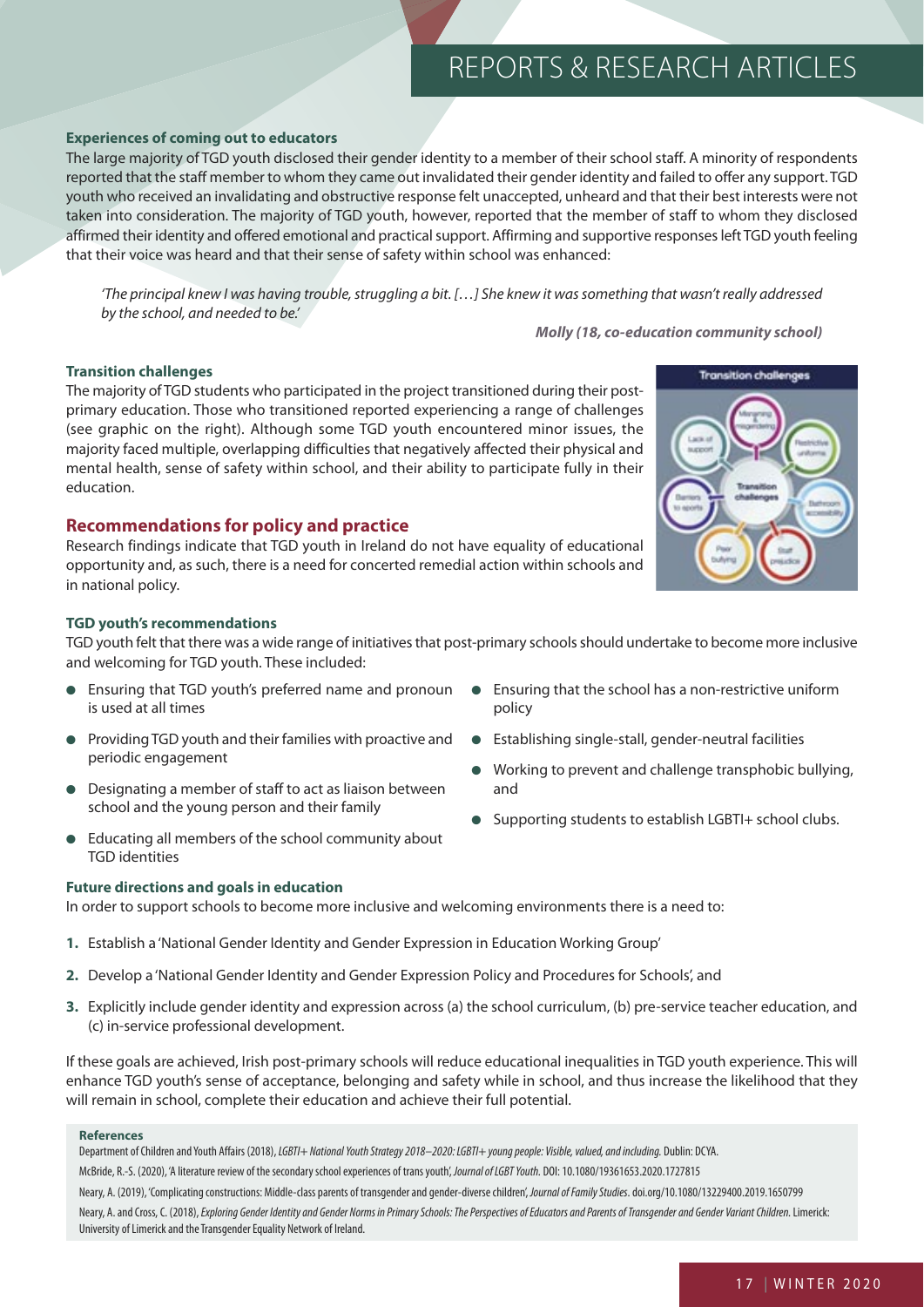## **Irish Family Planning Association early abortion service — results of an analysis of service activity data**



Dr Caitriona Henchion, Medical Director, Irish Family Planning Association Alison Spillane, Policy and Research Officer, Irish Family Planning Association



Abortion care is a new, complex and multifaceted area of service provision, and good-quality data are crucial to monitoring and evaluating service quality. To inform service delivery, we analysed anonymised service activity data involving 177 clients, which represents approximately half of our total abortion-care clients in 2019. The results provide valuable insights into early abortion care.

The majority of women were in their twenties. Approximately half were mothers. Most (68.4%) were not using a method of contraception when they became pregnant. By far the most common contraceptive methods used were condoms (20%) and short-acting methods (8%), such as the contraceptive pill. The remainder had used a long-acting method (2.2%) or a contraceptive strategy such as withdrawal or emergency contraception (1.7%). Of those considered, 12% of clients did not continue through our abortion service. Of the remaining 155 clients, the vast majority (94%) were less than 10 weeks pregnant at the time of their abortion.

Roughly half (53%) of clients were referred for ultrasound scanning to confirm gestational age. Of this cohort, 8.5% were unaware of their dates. In 84.2% of cases, the initial dates provided by women were either accurate or their pregnancy was less advanced than they had expected. Scan results for a minority of clients (7.3%) indicated that their pregnancy was more advanced than they thought, in some cases by several weeks.

In almost all these cases, the scan results meant that women could not access community-based abortion care, which is available only up to 9 weeks. They were either referred for hospital care here, or, in some cases, were now outside the legal gestational limit and no longer legally entitled to care in Ireland.

Healthcare providers have no discretion to waive the gestational limit, regardless of a woman's circumstances. The Department of Health's strict interpretation of the legal gestational limit (12 weeks + 0 days) precludes women who are over 12 weeks but less than 13 weeks from accessing care, even if their first engagement with services was before 12 weeks of pregnancy. A significant minority of clients (5%) were close to or just over the legal gestational limit of 12 weeks.



Navigating complex referral pathways under the pressure of a rigid legal cut-off point can be very stressful for both women and healthcare providers. In some instances, despite the best efforts of IFPA staff, it was not possible to arrange care within the time limit. Two women in the sample group subsequently travelled to Britain for abortion care because their pregnancies exceeded 12 weeks.

Our data indicate that abortion care does not constitute a significant burden for hospital services. Only 8% of our clients were referred for hospital-based abortion care; 5% attended hospital to receive Anti-D only, having self-managed their abortion at home; while 4.5% of women in our sample experienced complications and required additional care. In most of these cases, women presented with incomplete abortion and were referred to hospital for treatment.

> All clients take a low-sensitivity pregnancy test following an abortion: 10% of women in our sample had a positive test. Approximately one-third of this cohort were referred to hospital by our staff due to real concerns that they would not be eligible for care if any continuing pregnancy were discovered after the 12-week limit. A positive pregnancy test is not of itself a complication.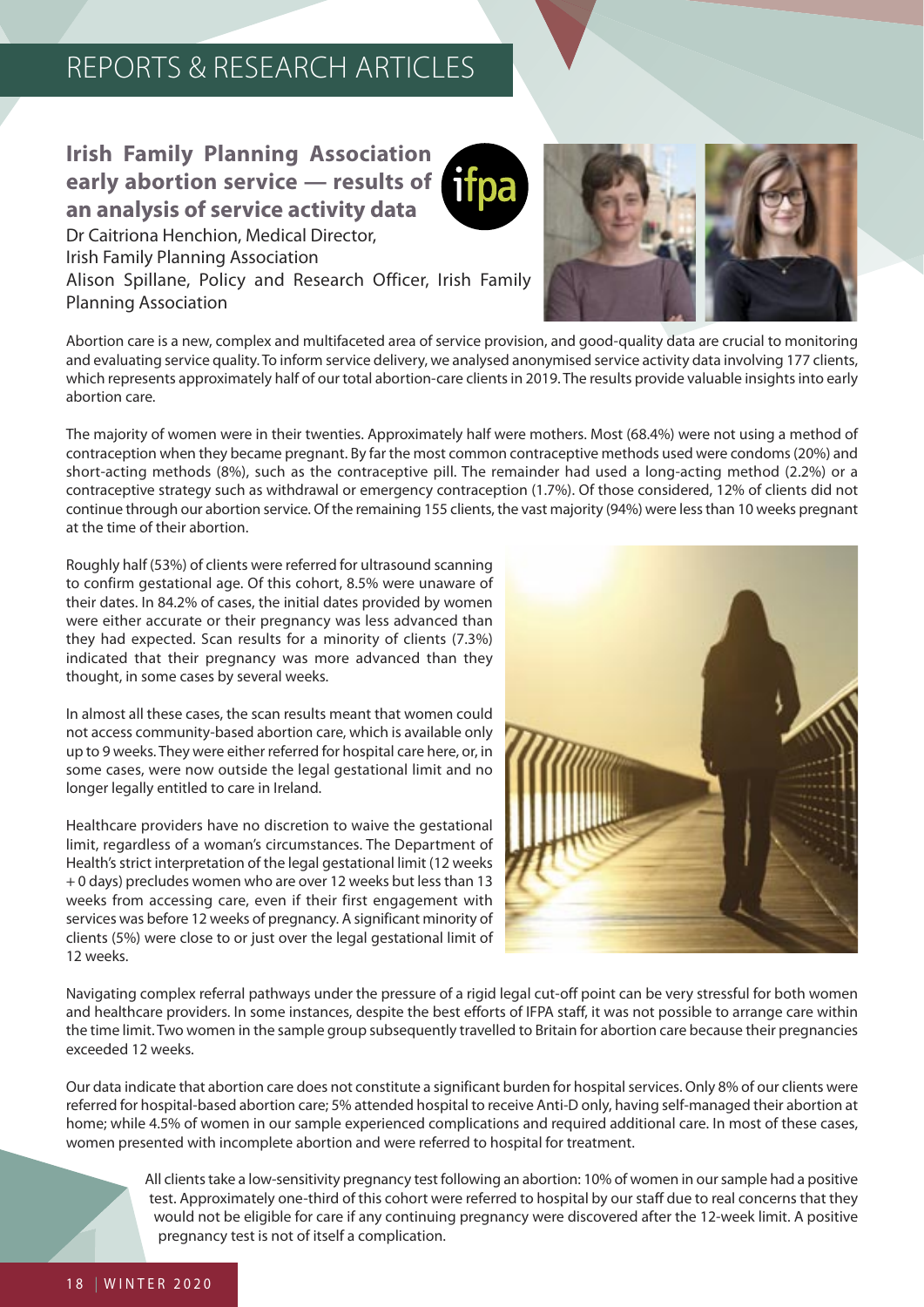However, from the perspective of the authors, the gestational limit in the law, as applied to this group, is placing a burden of medically unnecessary hospital referral and investigation onto women, healthcare providers and the health service. This limit applies even to women who started treatment well within the gestational limit — and in spite of the fact that the medication involved may cause adverse effects to the pregnancy.

In the absence of this legal constraint, most of these cases could be followed up with a simple repeat pregnancy test. Hospital referral would not be needed. In our experience, these unnecessary investigations are a significant cause of anxiety to women.

Overall, our audit found that most abortion care can be successfully managed in the community: 92% of our clients selfmanaged medical abortion at home. Uptake of post-abortion contraception was high. There is substantial demand for specialist pregnancy counselling and STI screening, which highlights the importance of providing a comprehensive service. The data indicate that our complication rate is in line with international evidence. The Irish model of community-based abortion care, therefore, compares well with services in health systems where women are routinely scanned.

Ongoing monitoring and evaluation are crucial to the delivery of high-quality, patient-centred care. However, there is limited data collection within the state at present. Detailed statistics on abortion access — including availability at the county level — and on quality of care are vital to ensuring that high-quality abortion care is accessible to all who need it.

## **Review of the** *Rainbow Report*  Dr Niall Crowley

Five years ago, HSE Social Inclusion, South East Community Healthcare (SECH) commissioned a report on the health needs and health service experiences of LGBTI people in the region and on the health service responses to these needs. Titled the Rainbow Report, it was ground-breaking at the time, and set out recommendations for the health services to enhance their provision to LGBTI people. This year, HSE Social Inclusion (SECH) has commissioned and published an independent evaluation of the implementation of these recommendations by Niall Crowley of Values Lab.

Acknowledging that valuable progress has been made, the evaluation noted the development of a strong infrastructure to drive forward the recommendations of the Rainbow Report. Central to this infrastructure have been:

- An LGBT+ steering group
- The employment of two dedicated workers based in Clonmel Community Resource Centre and Ferns Diocesan Youth Services
- The involvement of the TENI Health and Education Officer and the HSE Health Promotion Officer.

Positive progress has been made by HSE Social Inclusion (SECH) in implementing the public sector equality and human rights duty in its work, and valuable leadership on this was noted. There was a positive evaluation also of the extensive training done to build LGBT+ awareness and develop skills on trans issues among health service staff, and of the use of creative materials to signal an LGBT+-friendly service provision.

Resources have been developed on LGB and on trans issues for health service providers, and these were positively evaluated. The evaluation pointed to the importance of the work done in supporting and expanding the LGBT+ community infrastructure in the region, with four LGBT and transgender groups being supported by the workers.

The core recommendation of the evaluation is to sustain and continue to grow the work being done in implementing the recommendations of the Rainbow Report. While progress has been made on developing a template equality policy for health service providers, the report recommends further initiatives from the HSE at national level. The recommendations emphasised the importance of developing follow-up actions to support those who have done the training to put the learning into practice in their area of work.

**Copies are available from Marie.Moran2@hse.ie**

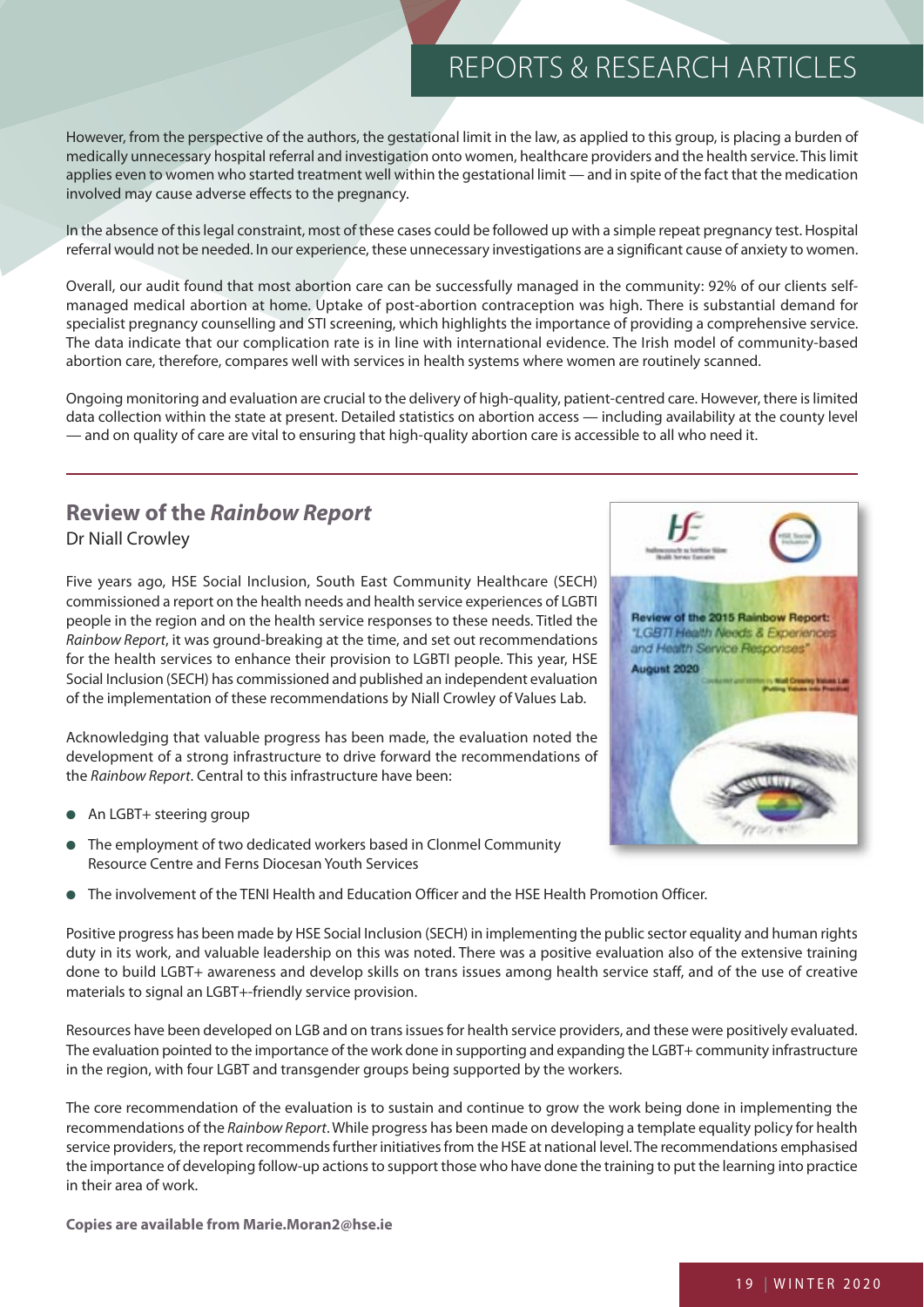# FEATURES

The features section is made possible by the authors giving of their time and expertise in their respective fields; for any queries or further information on the features in this section, please contact the relevant author.

## **Encouraging migrant community participation in health**

Yvon Luky, Migrant Plus project, ACET IRELAND

When addressing public health issues, mainstream participative approaches may not work for the migrant community. Migrants need to be encouraged and supported to participate actively in processes that result in better health for their members.

## **Defining a community**

A community can be defined as a group of connected people who share common characteristics. These might include, for example, one or more of the following:

- Living in a geographical location
- Having a common interest
- Facing the same type of problems
- Having the same experience
- Sharing the same culture
- Being from the same ethnicity
- Sharing the same faith
- Being from the same country or area
- Speaking the same language, etc.

In this article, we use the term 'migrant community' when talking about the overall migrant entity; we use 'migrant communities' when we want to place emphasis on the diversity within that entity. We specifically refer to migrants from ethnic minority backgrounds, because the particular level of health inequalities to which they are exposed hinders their participation.

## **Health, an asset that can be influenced**

Health is probably the most important asset that we have in life. The World Health Organization defines health as a state of complete physical, mental and social wellbeing; it's not merely a lack of disease or infirmity. The complete wellbeing should include not only what can objectively be observed or measured, but also the perception or feeling of an individual about their own health. This could be seen as an aspirational goal, but we should aim to approach it as best we can. We have to work towards that, at both individual and collective level.

Health status can be influenced by various factors, such as poor social and economic circumstances, lifestyle, genetics, healthseeking behaviour, belief about health, social exclusion, employment, housing, education, access to health services, access to information, quality of the environment, various policies, etc.

## **The community can influence the health of individuals**

A community may have an impact on the health of its members. This is particularly true for communities with strong bonds, where people are connected and interdependent, with a high degree of socialisation. This is usually the case with migrant communities. Facing similar challenges, being a minority in a foreign country, they try to cling together as a community to deploy a protective safety net. They know that, when in need, they can count on the support of other members of their community. So, through social connections, supportive environment, and strong relationships, a community can contribute to shaping the health of its members.

In communities where identity preservation, cultural norms, beliefs and social approval exert a constraining pressure on people's behaviour and practices, members' health choices may be significantly impacted. The level of that impact may vary. For example, it might be high when it relates to sensitive issues such as stigma, HIV/AIDS, sexual health or mental health.

> Working with influential migrant figures may help to ensure that community influence on the health of its members remains positive, which will maximise the health outcomes.





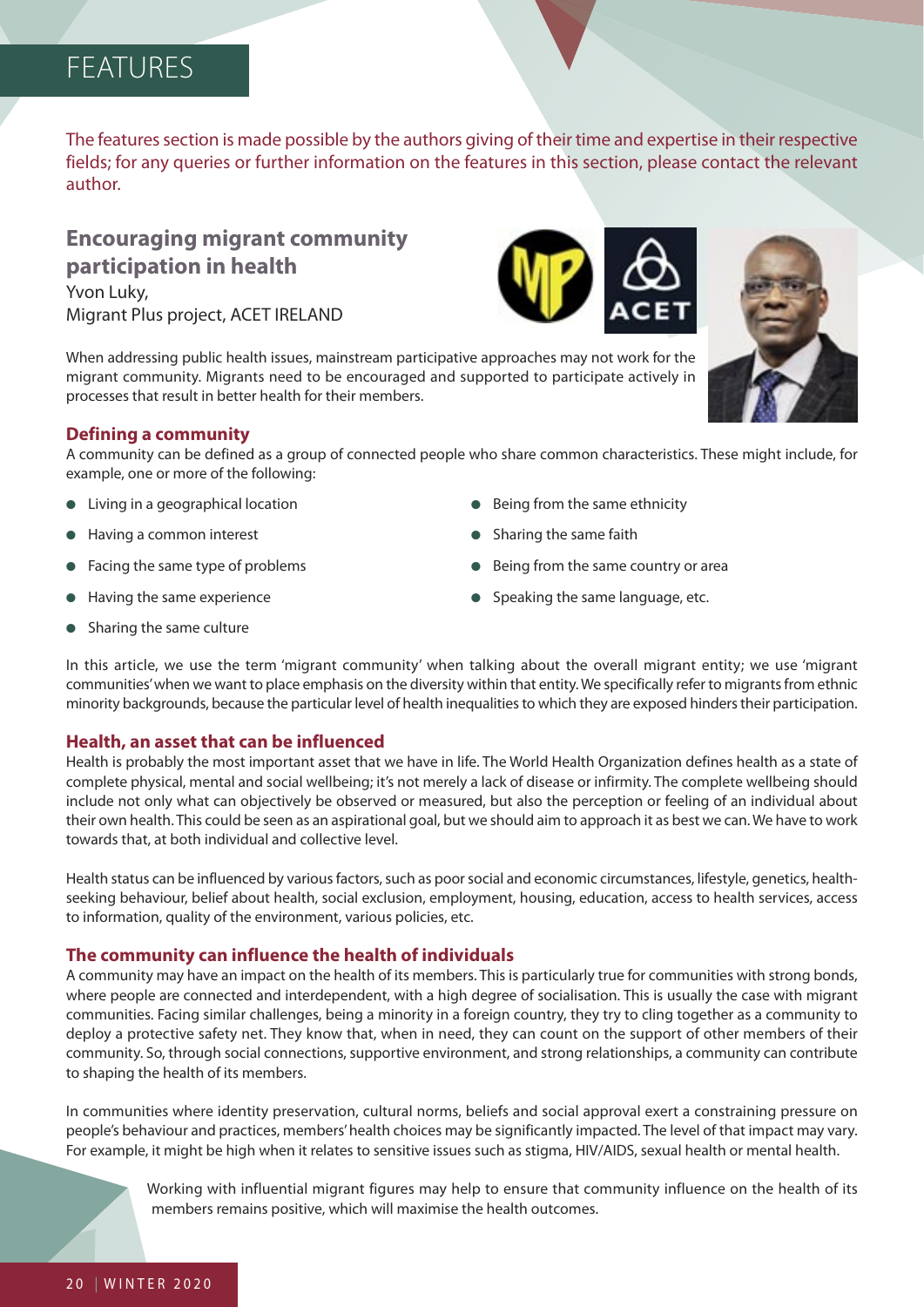# **FEATURES**

### **Mobilising the migrant community for better health**

For several reasons, mobilising the migrant community on health may be challenging. Some of these reasons are outlined below:

- For some migrants, choices about sensitive issues, such as sexual health and HIV testing, are highly influenced by community views.
- For many migrants, health is not a top priority. They have more pressing issues to cope with, such as social instability, financial hardship, unemployment, lack of housing, the challenge of settling in a foreign country, living in a new environment, etc.
- As long as they do not perceive an imminent threat to their wellbeing, some migrants will be reluctant to embark on any proactive process to protect or improve their health. This attitude is often based in deep-rooted cultural practices, where people are accustomed to reacting to health issues, and not inclined to take precautionary actions to prevent them.

Despite the challenges, it is possible to mobilise the migrant community on health, if we take the right course of action. Most migrant communities are structured, whether in a formal or informal way.

There are diverse grassroot groups, cultural associations, associations of people coming from the same country or the same region, sport organisations, faith groups, etc. that influence people's lives. Working with the leadership of these groups (both faith and secular) can be instrumental in mobilising their communities towards better health.

#### **Supporting the migrant community**

Migrant communities need to be encouraged to take actions that could improve the health and wellbeing of their members. Community-centred approaches may be needed to provide effective support. It is necessary to mobilise valuable skills, knowledge, networks and other assets available within communities.

To achieve a meaningful outcome, community leaders, health activists and other influential community members need to be supported and equipped. Peer-led interventions are essential as sensitive issues cannot be adequately addressed unless the right cultural codes are used. A network of trained migrant 'community health mediators' (acting as a bridge between health service providers and the migrant community) could also be formed and deployed. These initiatives need to be funded to make them sustainable.

The HSE Second National Intercultural Health Strategy 2018–2023 aims to strengthen partnerships working to enhance intercultural health. Goal 5 of the strategy recommends that we 'actively promote participation of service users from minority ethnic groups in the design, planning, delivery and evaluation of services'.

Mainstream participative channels may not be appropriate for the migrant community. Migrants are scattered throughout the country but are usually part of various community groups. There is a need for an active partnership through, for instance, a dedicated framework that could allow communities to come together and try to influence policies and practices that might have an impact on their health.

#### **Things the supported migrant community can do**

The way the COVID-19 pandemic is being tackled illustrates how a public health issue can be addressed more effectively at the community level, when people who are, or may be, affected are informed and involved. People understand that both individual and collective actions are needed to protect themselves and protect others.

If supported, the various migrant community groups could become involved in activities such as:

- Raising awareness about what affects health and wellbeing
- Encouraging engagement on health
- Discussing a particular health issue of common interest
- Promoting healthy attitudes and behaviours
- Relaving and disseminating public health messages
- Establishing partnerships with other organisations
- Building an alliance to act collectively.

In short, if encouraged and supported, the migrant community can actively participate in processes to protect, preserve and improve the health of its members. This will benefit the entire society in which they are living.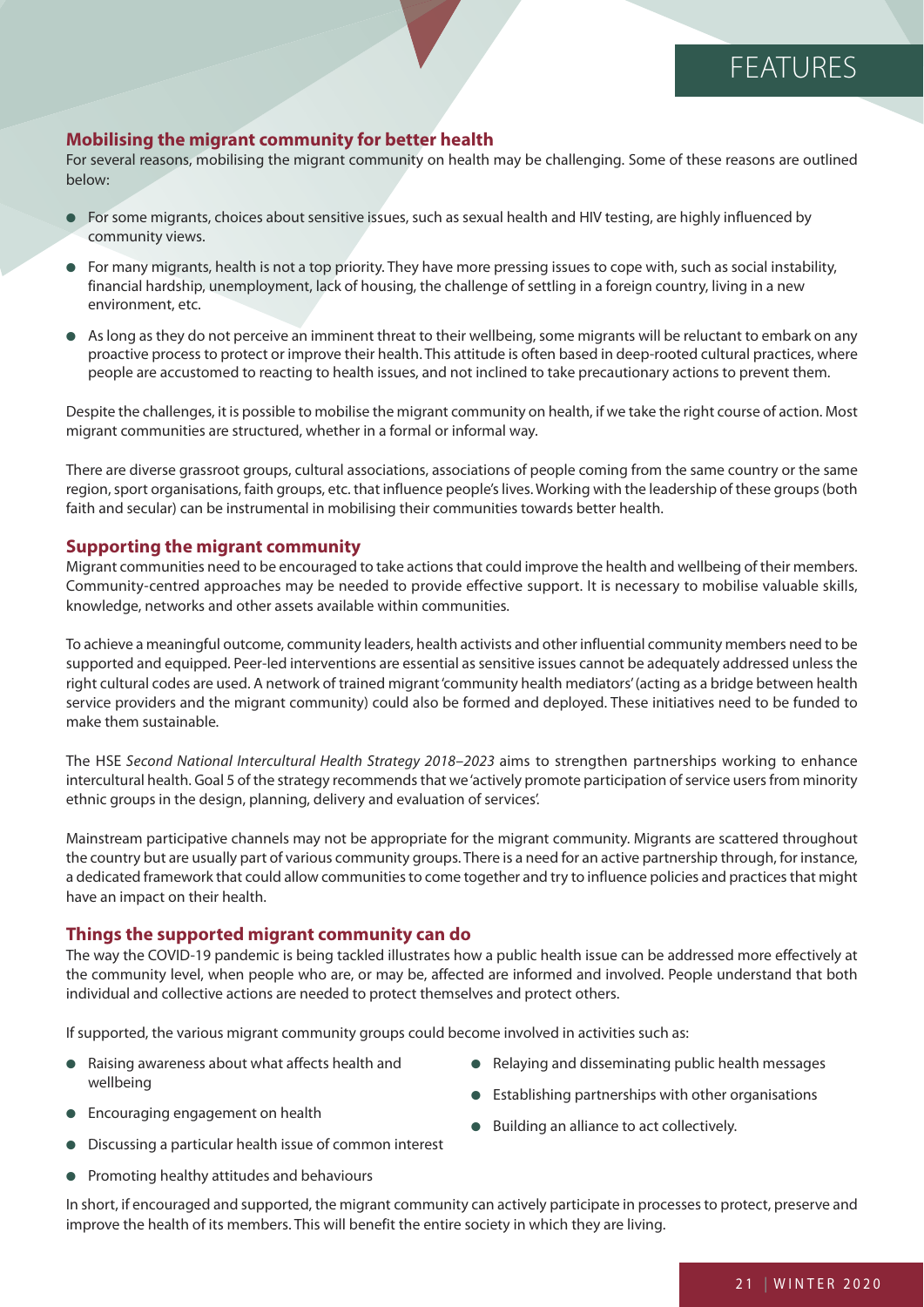## **COVID-19, HIV and isolation**

Nicole McGuigan, Support Service Coordinator, Sexual Health West

The last six months have been an intense and frightening time for many people, none more so than those with health vulnerabilities and the people who care for them. Galway, as a city and county, has had low rates of

COVID-19, which has meant that most of us have been watching the health crisis with a level of remoteness that would be a luxury in many parts of the world. The exception to this is the people who have health vulnerabilities and have been isolated from the world, 'cocooning'. In some cases, they still are.

Before COVID, it was found that people who live with HIV are at greater risk of experiencing social isolation, with 64% experiencing at least a moderate amount (Marziali, Card and McLinden, 2020). Now with social isolation on the menu for all of us, many PLHIV are enduring an even more extreme version of this,

Fergus, a 50-year-old PLHIV in Galway, describes his experiences of the COVID lockdown:

'the impact Covid has had on me has largely been the isolation from the rest of Galway, the people, my kids' friends that they had play-dates with; the work I used to get to do, which had me meeting and chatting to all manner of interesting characters, and the routine I got to have through my week, including even those mundane, but hugely important to me, encounters I would have with strangers who might give me a friendly nod.'

Fergus goes on to say:

'[The COVID-19 pandemic] played havoc with my mental health. It still does: the endless news cycle; warnings about spikes and second waves, and the possibility of tighter restrictions returning.... It won't last forever, for sure; but the longer it goes on, the deeper and more damaging will be the erosion into our collective peace of mind.'

Liz, another PLHIV in Galway, was grateful that she is

'too young to be worried about being swept off in the first wave of Coronavirus'.

In these difficult times, PLHIV can take some comfort in the most current (September 2020) research conclusions which tell us that PLHIV, who are on effective HIV treatment, are no more susceptible to COVID than the general population as a result of their HIV status (Blanco et al., 2020; Richardson et al, 2020; Inciarte et al. 2020; Shalev et al. 2020); and that PLHIV who contract COVID have a similar clinical disease course to those without HIV (Gervasoni et al, 2020; Härter et al, 2020; Aydin et al., 2020).





Sexual Health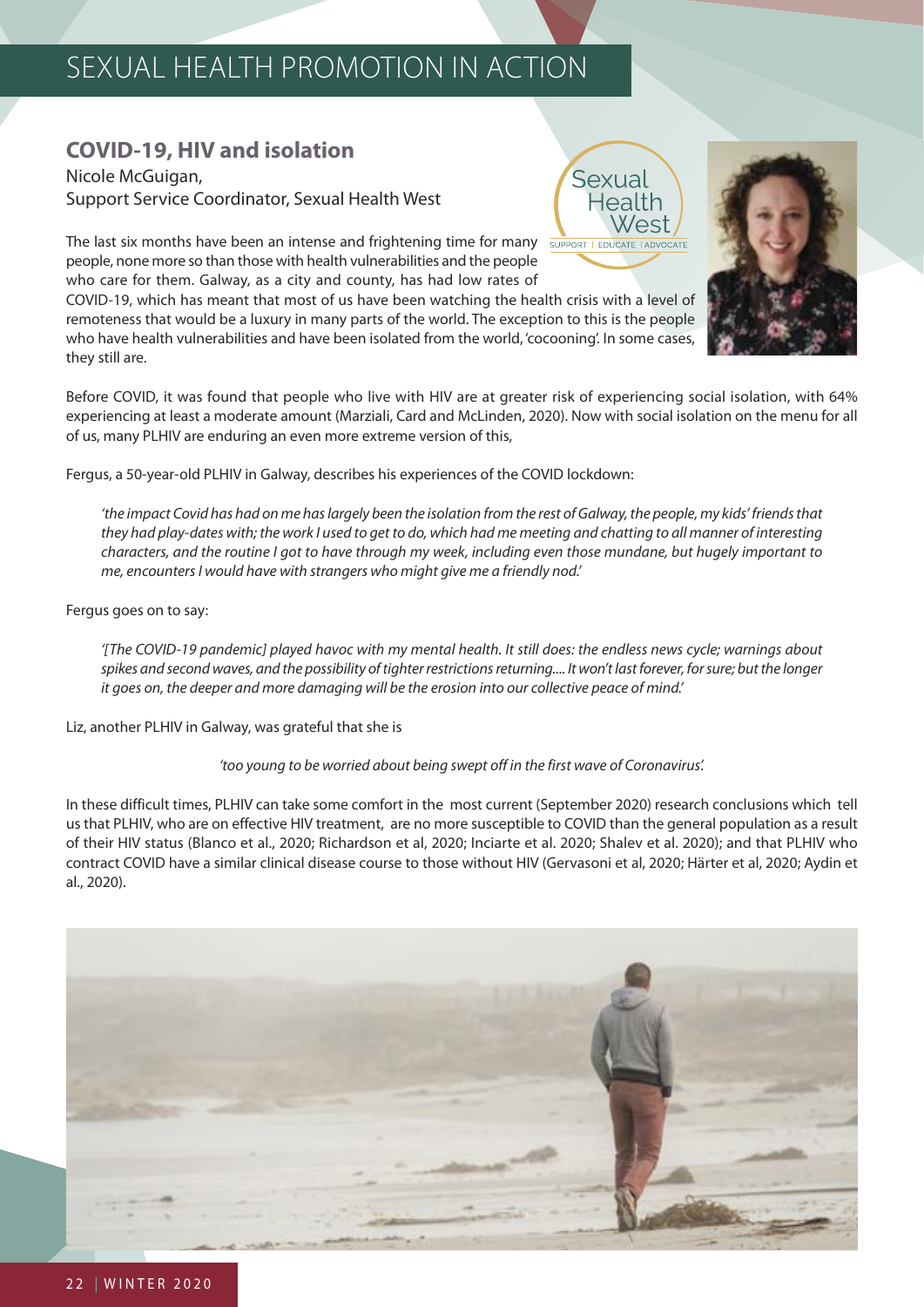The majority of research also states that PLHIV do not have a higher risk of mortality than others (Chilimuri et al., 2020; Bhaskaran et al., 2020; Davies et al., 2020; Park et al., 2020; Patel et al., 2020; Mirzaei et al., 2020). The exception to this positivity is that, in some studies, those who have a very low CD4 (immunity level measure) (Dandachi et al., 2020) are impacted upon more than the general population by COVID; this is often those in the very early stages of diagnosis or treatment.

However, whilst PLHIV are generally not further at risk as a direct result of their HIV, there are many people who live with HIV who have co-existing conditions that increase their vulnerability to COVID. Furthermore, there are other health determinants that have a significant impact on who contracts COVID and the outcome if they do. Some examples are people living in crowded housing situations, people who can't work remotely, people who can't access testing or afford healthcare, people with language barriers, people who care for others, people whose medical care or medication provision is threatened by COVID practicalities, and people who engage in riskier behaviours. In many communities, PLHIV are also impacted upon by these other determinants, and these factors increase their risk.

It is, however, good news that the people in our communities and families who live with HIV are no more vulnerable than people who live without HIV in the same circumstances. They need not be more significantly impacted on by having to cocoon, or by hearing social isolation messages. But those social isolation messages do exist for us all, and being in the firing line of a potentially deadly virus is the reality for all of us. The Coronavirus pandemic will end one day and it's unlikely there will be much nostalgia for these lonely times.

#### **References**

Aydin et al. (2020), 'HIV/SARS-CoV-2 co-infected patients in Istanbul, Turkey, Journal of Medical Virology. 29 April. Available at https://doi.org/10.1002/jmv.25955 (Accessed 7 November 2020).

Bhaskaran et al. (2020), 'HIV Infection and COVID-19 Death: Population-based cohort analysis of UK primary care data and linked national death registrations within the OpenSAFELY platform', MedRxiv. August. Available at https://doi.org/10.1101/2020.08.07.20169490 (Accessed 7 November 2020).

Blanco, J.L. et al. on behalf of the COVID-19 in HIV Investigators (2020), 'COVID-19 in Patients with HIV: Clinical case series', Lancet HIV. May. Available at https://doi.org/10.1016/S2352-3018(20)30111-9 (Accessed 7 November 2020).

Chilimuri et al. (2020), 'Predictors of Mortality in Adults Admitted with COVID-19: Retrospective Cohort Study from New York', Journal of Emergency Medicine. July 21(4): 779–784. Available at https://doi.org/10.5811/westjem.2020.6.47919 (Accessed 7 November 2020).

Dandachi D. et al. (2020), 'Characteristics, Comorbidities, and Outcomes in a Multicentre Registry of Patients with HIV and Coronavirus Disease-19', Clinical Infectious Diseases. Published online, 9 September (open access).Available at https://doi.org/10.1093/cid/ciaa1339 (Accessed 7 November 2020).

Davies, M. et al. (2020), 'HIV and Risk of COVID-19 Death: A population cohort study from the Western Cape Province, South Africa'. Western Cape Department of Health in collaboration with the National Institute for Communicable Diseases, South Africa. Available at https://doi.org/10.1093/cid/ciaa1198 (Accessed 7 November 2020).

Gervasoni et al. (2020), 'Clinical Features and Outcomes of HIV Patients with Coronavirus Disease 2019', Clinical Infectious Diseases. 14 May. Available at https://doi.org/10.1093/cid/ciaa579 (Accessed 7 November 2020).

Härter et al. (2020), 'COVID-19 in People Living With Human Immunodeficiency Virus: A case series of 33 patients', Infection. 11 May. Available at doi: https://doi.org/10.1101/2020.04.28. 20073767 (Accessed 7 November 2020).

Inciarte et al. (2020), 'Clinical Characteristics, Risk Factors, and Incidence of Symptomatic COVID-19 in Adults Living with HIV: A single-center, prospective observational study', AIDS. 7 August. Available at doi: 10.1097/QAD.0000000000002643 (Accessed 7 November 2020).

Marziali, M.E., Card, K.G., McLinden, T. et al. (2020), 'Physical Distancing in COVID-19 May Exacerbate Experiences of Social Isolation among People Living with HIV', AIDS Behavior. 24, 2250-2252. Available at https://doi.org/10.1007/s10461-020-02872-8 (Accessed 7 November 2020).

Mirzaei, H., McFarland, W., Karamouzian, M. et al. (2020), 'COVID-19 Among People Living with HIV: A systematic review', AIDS Behavior. 30 July. Available at https://doi.org/10.1007/s10461-020-02983-2 (Accessed 7 November 2020).

Park et al. (2020), 'COVID-19 in the largest US HIV cohort'. AIDS 2020: 23rd International AIDS Conference Virtual. 6-10 July. Abstract LBPEC23.

Patel et al. (2020), 'Clinical outcomes by HIV serostatus, CD4 count, and viral suppression among people hospitalized with COVID-19 in the Bronx, New York'. AIDS 2020: 23rd International AIDS Conference Virtual. 6–10 July. Abstract OABLB0102.

Richardson et al. (2020), 'Presenting Characteristics, Comorbidities, and Outcomes Among 5700 Patients Hospitalized With COVID-19 in the New York City Area', JAMA. 24 April. Available at doi: 10.1001/jama.2020.6775 (Accessed 7 November 2020).

Shalev et al. (2020), 'Clinical Characteristics and Outcomes in People Living With Human Immunodeficiency Virus Hospitalized for Coronavirus Disease 2019', Clinical Infectious Diseases. 30 May. Available at https://doi.org/10.1093/cid/ciaa635 (Accessed 7 November 2020).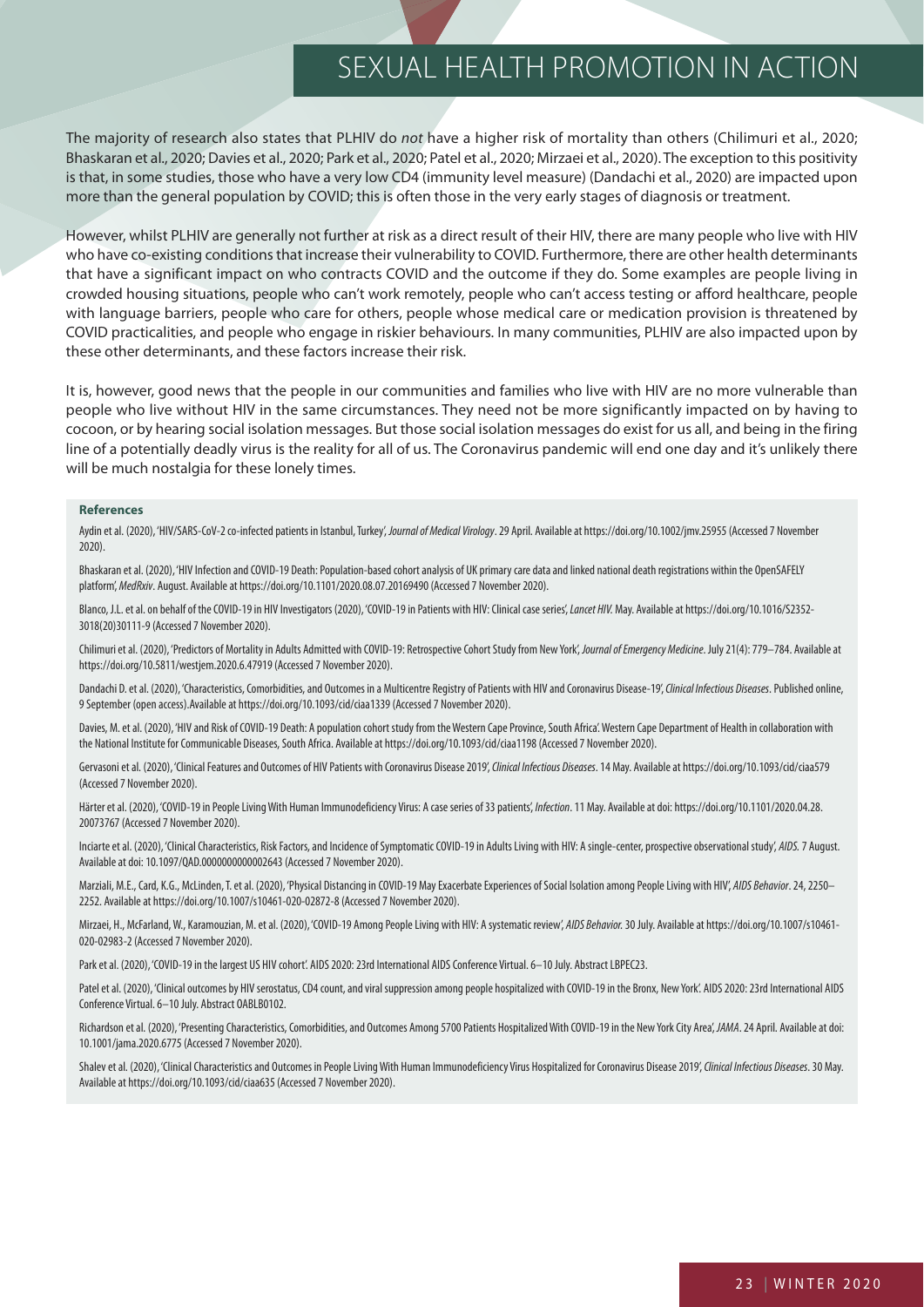## **How GOSHH has continued to support clients and operate during COVID-19**

GOSHH (Gender Orientation Sexual Health HIV) is a voluntary organisation, based in the midwest, which provides services to people in the areas of gender, orientation, sexual health and HIV, as well as in many other interconnected areas. The services we provide include counselling, personal support, support groups, professional development, education and training, condom distribution, rapid testing and information provision.



As for many other community and voluntary organisations around the country, the restrictions imposed nationally in March had a profound impact on the clients who use the GOSHH services, as well as on the service itself.

## **In the beginning**

The initial restrictions in March meant first and foremost that the office — the safe, welcoming and confidential space — was closed and we were unable to provide some of our services, such as the drop-in service, education and training workshops and face-to-face personal support and counselling. We could no longer provide a walk-in condom distribution or testing service and we could no longer visit clients in hostels or at other agencies.

Although the GOSHH office doors remained closed for five months, we continued to operate, albeit remotely, and most importantly we continued to provide support to clients. We quickly adapted a number of services to try to meet the needs of clients, including:

- Providing telephone and online video call support for clients
- Providing socially distant one-to-one support for some clients in an outdoor/outside space
- Moving our group support, including the youth group, online
- Referring all inquiries for testing to the University Hospital Limerick STI Clinic
- Supporting professionals working with clients with additional support needs remotely, through the development of Sexual Health Session plans using up-to-date and accurate information
- Providing a HSE-branded condom and lube via a postal distribution service
- Developing accurate information for dissemination through our website, newsletter, podcast and social media channels.

During that time, we increased our social media presence to communicate to clients and the community that although our doors were closed, support and information were still available.

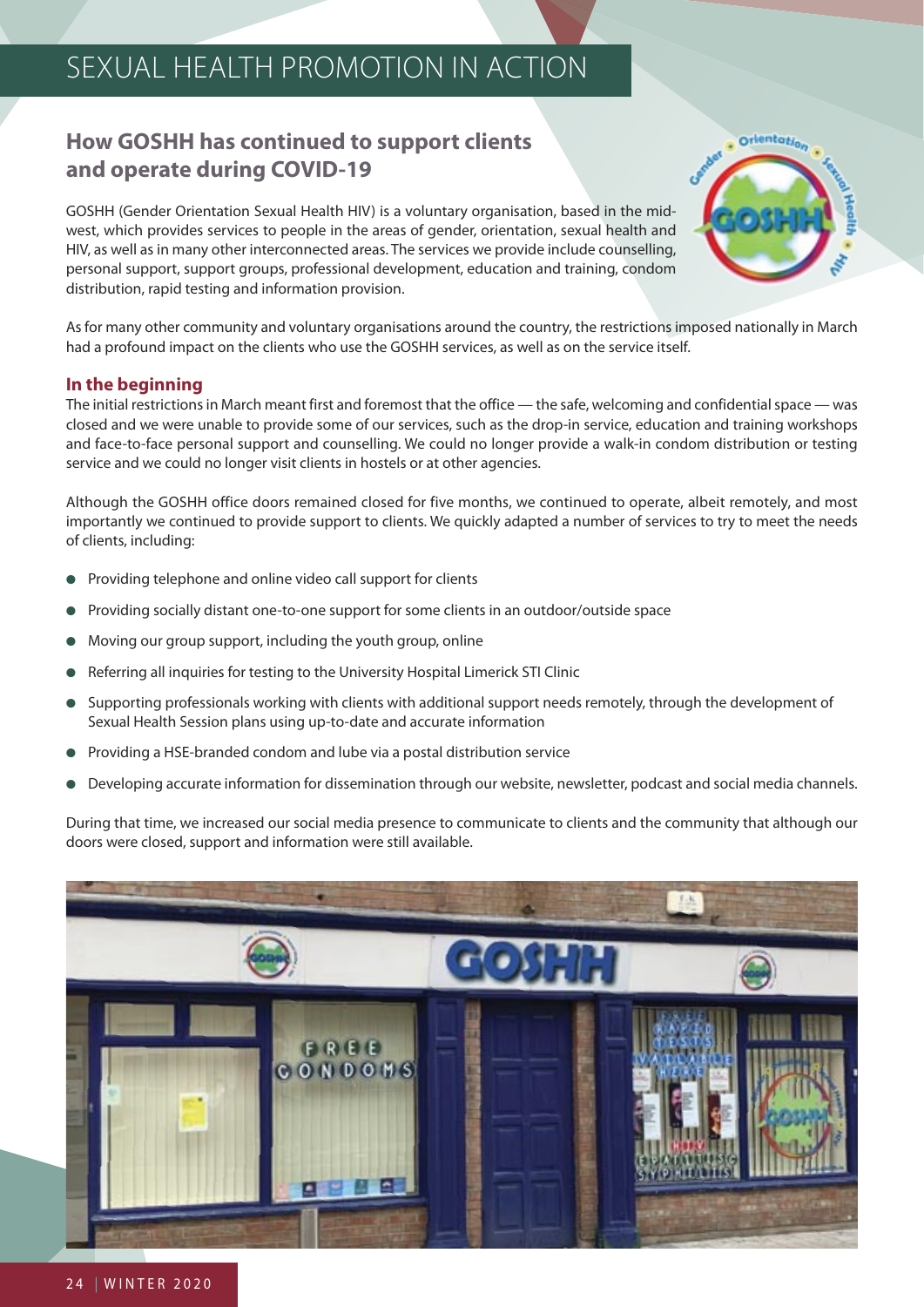## **Challenges and opportunities**

Feedback from clients illustrates that the restrictions in general, as well as the significant change in the way the services were provided, were often quite challenging. The challenges included:

- Lack of a private, safe and confidential space at home to receive online or telephone support.
- Further isolation and loneliness. Many of our clients feel isolated and lonely, and the restrictions compounded these feelings.
- Variability in the way video call supports were received. Some of the younger clients struggled with the video and some young people stopped engaging with the service at that time. Those who did engage, though, were very grateful for being able to see each other. They saw the service as a lifeline, when otherwise they would have had very little social contact with their peers from the group.
- Sufficient access to the technology that was required to receive online or phone support. In some instances, we were able to partner with other local organisations to provide this technology and support.
- Difficulty in maintaining close relationships with peers including those living with HIV. Clients missed having the option of meeting up for activities such as coffee and chat, weekends away, etc. The relationships formed during this time have faded a little even with the availability of other means of communicating, such as through telephone, text, emails or Zoom calls. These are not the same as physically meeting someone.

However, clients valued being able to receive face-to-face support in an outdoor space. They also felt more of a connection with nature, which they felt improved their sense of wellbeing. It enabled clients to access support in a new way, and to experience how it felt to express their feelings in a confidential but public forum. We are now continuing to provide support in this way to some of the clients.

Although we have always offered a postal condom distribution service, more people availed of this during the restrictions and appreciated it, given the cost of condoms.

#### **What about now? What has changed?**

As some of the restrictions were lifted, protective measures were put in place within the building, public health measures were implemented and new policies and procedures were developed and enforced. We were once again able to start providing services in the GOSHH building and, on 14 September, we re-opened our doors.

The protective and public health measures put in place throughout the building have ensured that we can once again provide face-to-face personal support and counselling. However, clients can still avail of remote support.

The rapid testing service has undergone some changes to ensure the safety of clients and staff, but we are delighted that this service is once again available at GOSHH. Rapid testing, along with some of the other services, is now available by appointment only; a booking is made by phone, text or email.

HSE condom and lube dispensers have been placed in the entrance hallway of the office. We still provide a postal service for clients.

The LGBT youth group is now meeting weekly in an outdoor space, and Genderwise will continue to meet online.

We are adapting the training and education services we provide to professionals, and will continue to support them remotely, or through the use of online training. We hope to provide face-to-face training in the very near future.

As we continue to live, operate and provide services to clients in uncertain times, our clients can be certain that we will do our utmost to continue to provide a service that meets their needs.

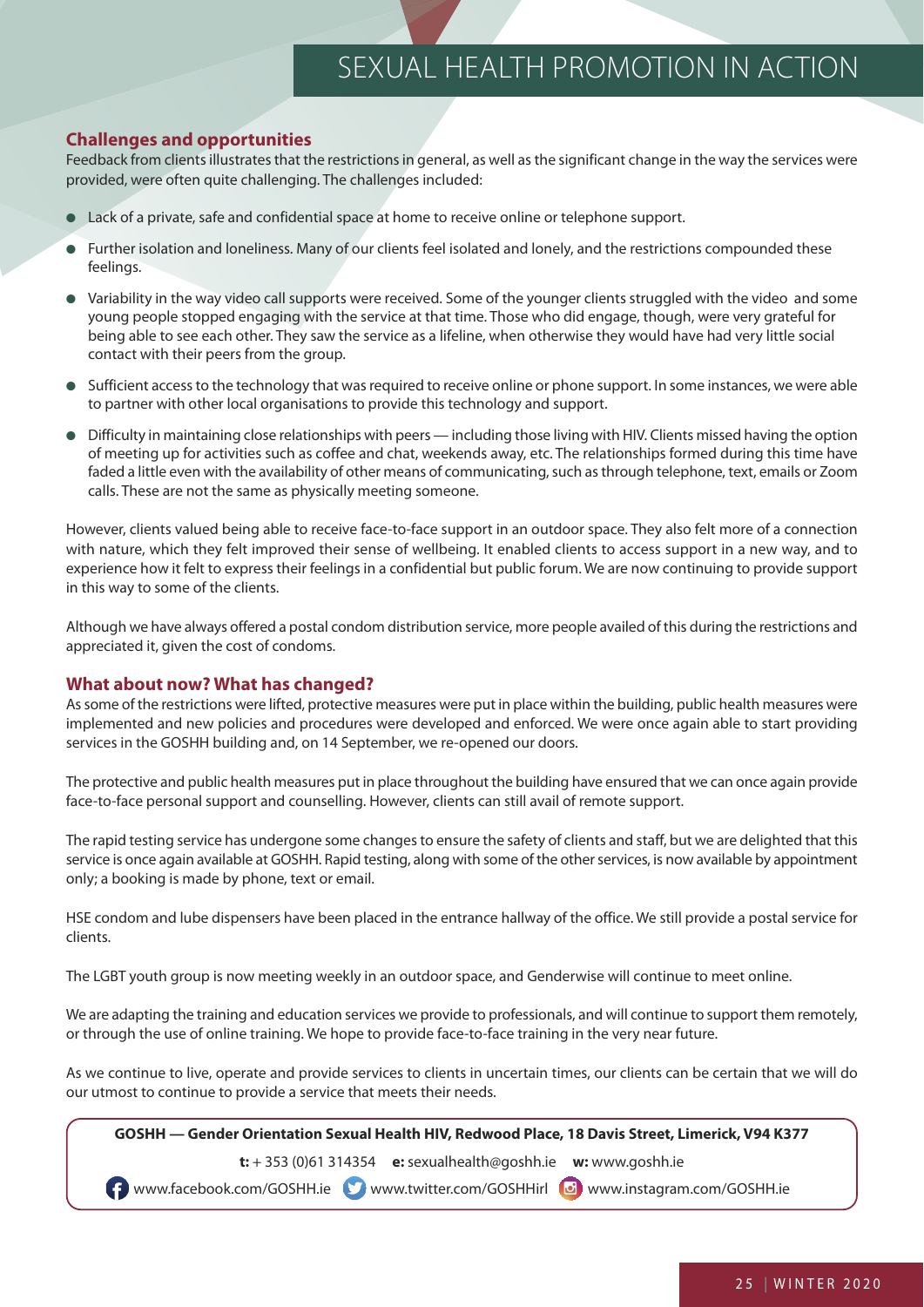## **Developing the Sexual Wellbeing of Prisoners in Ireland**  Deirdre Betson GCSSHE BNS(Hons) RGN RPN.

When people ask me where I nurse, they are always surprised when I say that I nurse in a prison. However, with approximately 3,700 prisoners in custody in the country's twelve prisons (IPS, 21 September 2020), I am one of 151 nursing staff spread throughout Ireland. Prisoner healthcare is administered from the Irish Prison Service Care and Rehabilitation Directorate and delivered in a primary-care setting in each prison, two of which house females.



Prisoners have been identified in the National Sexual Health Strategy (2015) as a vulnerable and at-

risk group for poor sexual health outcomes. Chaotic lifestyles, lower socioeconomic status, and pre-existing health issues, together with stigma and marginalisation through social exclusion, compound poor health outcomes for incarcerated people. There are also marginalised groups within the prison community itself, whose sexuality and gender identity may put them at further risk of negative sexual health outcomes. This applies particularly to prisoners who identify as LGBTQI+.

#### **Training**

The World Health Organization (WHO, 2010) recommends a shift in policy from treating sexual ill-health to promoting sexual wellbeing on a rights-based platform in prisons. Strengthening of resources and training is required, so that nursing staff are best positioned to develop sexual health education programmes for both staff and prisoners (WHO, 2008).

The National Sexual Health Strategy (2015) recommends that professionals working with prisoners receive specific training in sexual health. The National Sexual Health Needs Assessment (2018), completed in response to that strategy, reported the total lack of information around the sexual health behaviour of prisoners (Sexual Health and Crisis Pregnancy Programme, 2018). This is an incentive for the upskilling of prison nurses in the area of sexual health, in order to comply with national best practice.

With that in mind, in 2018, I completed the HSE Foundation Programme for Sexual Health Promotion. This ten-day capacitybuilding training programme was a very solid base from which to develop my skills in this area. The facilitators were incredibly well informed, and the interactive nature of the training made for memorable learning. Beliefs and thought processes were challenged and critical skills in sexuality information developed.

That led me on to DCU in 2019, where under the guidance of Dr Mel Duffy, Assistant Professor in Sociology and Sexuality Studies, I completed the Graduate Certificate in Sexuality and Sexual Health Education (NFQ level 9). The purpose of the qualification is to develop sexual literacy and sexual health educators, which will enable those they work with to make healthy decisions, regardless of their position in the life span (DCU, 2020). This is particularly relevant for nurses who care for people who have been in prison.

#### **Policy development**

Training can be effective only when it operates within a policy framework that protects both the prisoner and the healthcare professional. The Health Service Executive (HSE) (2016) has developed a national framework to regulate the development of organisational policy, procedures and guidelines.

The need for a comprehensive robust sexual health policy to address the diverse and unique needs of prisoners in Ireland is clear. Applying it in the context of a national framework will support IPS in meeting required national standards.

Having a cohesive approach set out in policy would ensure consistency in standards of care for the prisoner and a clear pathway for the staff in the decision-making process (HSE, 2016).

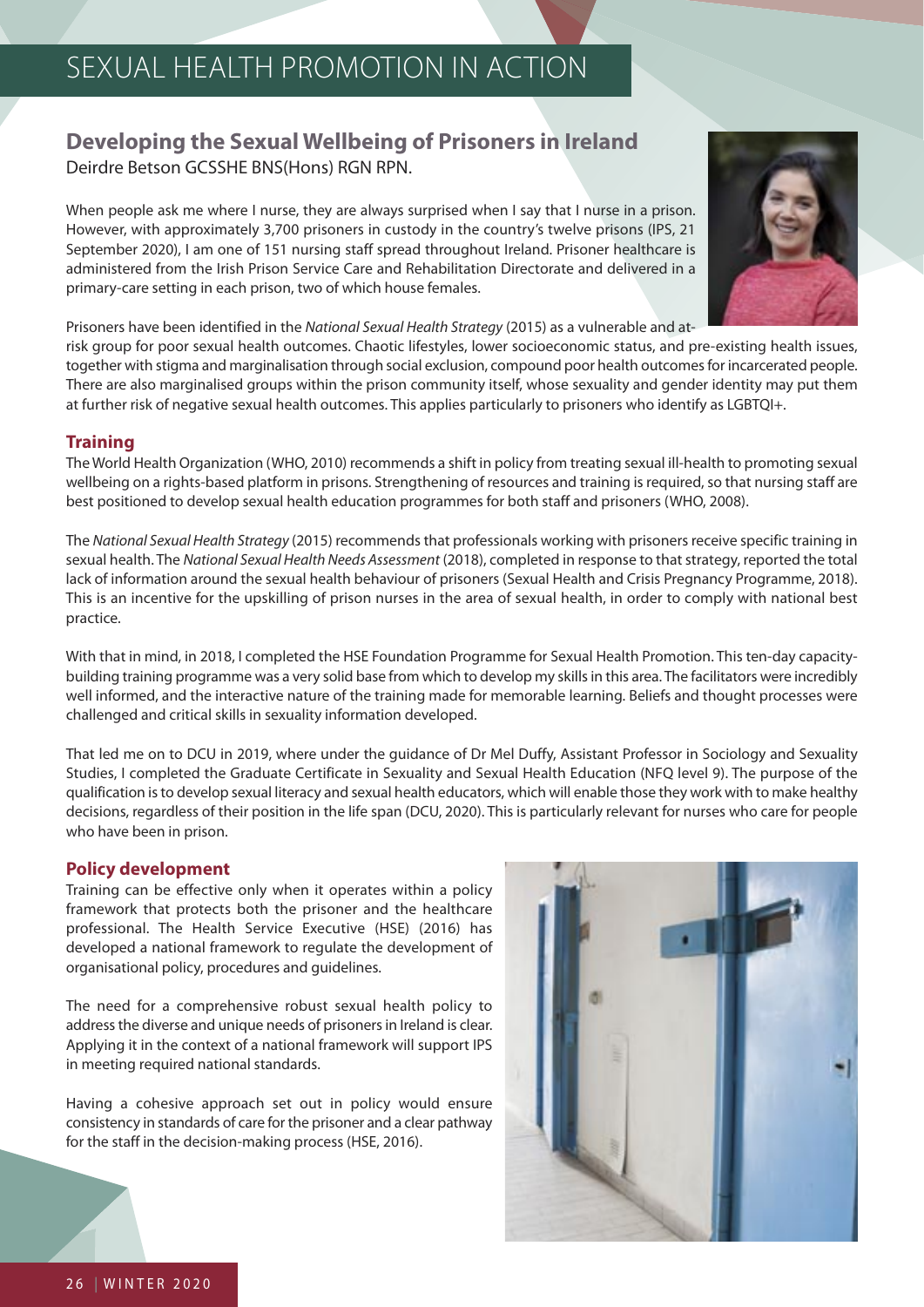Greater efforts are also needed to maintain prisoners' relationships with their communities. They come from communities into prison and will return to those communities on release. The development of links with NGOs and community support services will further strengthen their ability to achieve sexual agency.

#### **Specific challenges**

In a prison setting, another consideration that needs to be made relates largely to male prisoners. There has been a rise in the number of sex offenders committed to prison (IPS, 2019). These prisoners also have unique sexual healthcare needs while in custody. It is not unreasonable, therefore, that security is a vital precursor to all healthcare practices and has constant implications for the delivery of care.

Sometimes, there is a conflict of interests between meeting the prisoners' medical needs and security needs. Prison rules may unintentionally serve to obstruct the development of a comprehensive sexual health policy. One example is the provision of condoms and dental dams as recommended in the Prison Rules (2007). While it was considered several years ago (Carr et al., 2016), this recommendation has not been implemented.

The provision of condoms as a measure to reduce infectious disease was recommended by the World Health Organization (WHO, 2008). The National Condom Distribution Service (NCDS) was established in 2015 by the HSE, working directly with groups identified as at increased risk of negative sexual health outcomes, in keeping with the National Sexual Health Strategy (2015). The implementation of this approach certainly has practical implications, but organisational change and thinking are required if IPS is committed to adhering to national strategies

#### **Conclusion**

It is acknowledged that the delivery of healthcare to prisoners is a complex and unique challenge. However, the Irish Prison Service, in its Strategic Plan (2019), not only strives to conform to international standards, but aspires to become a global leader in penal practice.

Equivalence of healthcare with the community is a fundamental right of prisoners in Ireland (IPS, 2011). There are several important changes which need to occur to facilitate this outcome. The development of a robust, comprehensive, sexuality and sexual health education policy, based on International Human Rights, has the potential to place the Irish Prison Service as a future global leader in penal practice.

#### **References**

Carr, N., McAlister, S., Serisier, T. (2016), Out on the Inside: The rights, experiences and needs of LGBT people in prison. Dublin: Irish Penal Reform Trust. Available at: https://www.iprt.ie/site/ assets/files/6369/iprt\_out\_on\_the\_inside\_2016\_embargo\_to\_1030\_feb\_02\_2016.pdf (Accessed 4 September 2020).

Department of Health (2016), HSE National Framework for Developing Policies, Procedures, Protocols and Guidelines. Dublin: Health Service Executive. Available at: HSE National Framework for developing Policies, Procedures, Protocols and Guidelines (PPPGs) (Accessed: 3 September 2020).

Department of Justice and Equality (2007), Prison Rules 2007. Dublin: Department of Justice and Equality. Available at http://www.irishstatutebook.ie/eli/2007/si/252/made/en/print (Accessed: 3 September 2020).

Dublin City University (DCU) (2020), Graduate Certificate in Sexuality Education and Sexual Wellbeing. Available at https://www.dcu.ie/courses/postgraduate/school-nursing-psychotherapyand-community-health/graduate-certificate-1 (Accessed: 3 September 2020).

Healthy Ireland and Department of Health (2015), National Sexual Health Strategy 2015-2020. Available at https://www.gov.ie/en/policy-information/8feae9-national-sexual-healthstrategy/?referrer=/wp-content/uploads/2015/10/national-sexual-health-strategy.pdf/ (Accessed 3 September 2020).

Health Service Executive (2020), Foundation Programme in Sexual Health Promotion (FPSHP). Available at https://www.hse.ie/eng/staff/leadership-education-development/sexual-healthtraining-programme/ (Accessed 3 September 2020).

Irish Prison Service (IPS) (2011), Healthcare Standards. Available at http://www.irishprisons.ie/images/pdf/hc\_standards\_2011.pdf (Accessed 3 September 2020).

Irish Prison Service (IPS) (2019), Irish Prison Service Strategic Plan 2019-2022. Available at https://www.irishprisons.ie/wp-content/uploads/documents\_pdf/Document-5\_IPS-Strategy-2019\_2022.pdf (Accessed: 3 September 2020).

Irish Prison Service (IPS) (2020), Prison Populations. Available at: https://www.irishprisons.ie/wp-content/uploads/documents\_pdf/21-September-2020.pdf (Accessed: 14 November 2020).

Sexual Health and Crisis Pregnancy Programme (2018), Mid-term Review of the Implementation of the National Sexual Health Strategy. Available at https://www.sexualwellbeing.ie/forprofessionals/research/research-reports/mid-term-review-of-the-implementation-of-the-national-sexual-health-strategy.pdf (Accessed 3 September 2020).

WHO: World Health Organization, Department of Reproductive Health and Research (2010), Developing Sexual Health Programmes: A framework for action. Available at https://apps.who.int/iris/bitstream/handle/10665/70501/WHO\_RHR\_HRP\_10.22\_eng.pdf?sequence=1 (Accessed 4 September 2020).

WHO: World Health Organization (2008), HIV and AIDS in Places of Detention: A toolkit for policymakers, programme managers, prison officers and health care providers in prison settings. New York: United Nations. Available at https://www.who.int/hiv/pub/idu/detention\_toolkit.pdf (Accessed:4 September 2020).